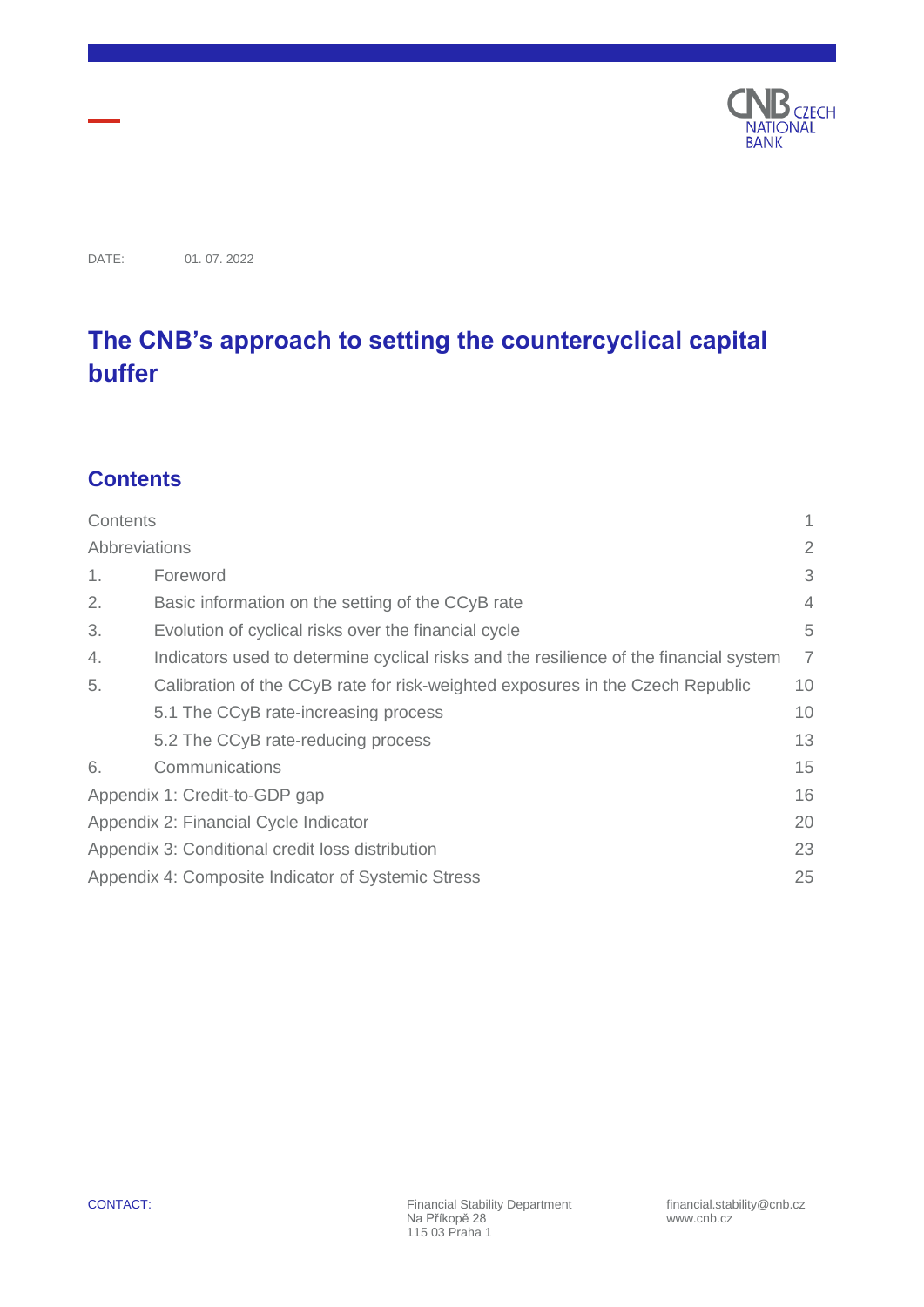

# <span id="page-1-0"></span>**Abbreviations**

| <b>BCBS</b>   | <b>Basel Committee on Banking Supervision</b>   |
|---------------|-------------------------------------------------|
| <b>BIS</b>    | <b>Bank for International Settlements</b>       |
| <b>BLS</b>    | <b>Bank Lending Survey</b>                      |
| <b>BPI</b>    | <b>Banking Prudence Indicator</b>               |
| <b>CCoB</b>   | capital conservation buffer                     |
| <b>CCyB</b>   | countercyclical capital buffer                  |
| <b>CISS</b>   | <b>Composite Indicator of Systemic Stress</b>   |
| <b>CNB</b>    | <b>Czech National Bank</b>                      |
| <b>CRD</b>    | <b>Capital Requirements Directive</b>           |
| <b>CRR</b>    | <b>Capital Requirements Regulation</b>          |
| CZ            | <b>Czech Republic</b>                           |
| <b>CZK</b>    | Czech koruna                                    |
| <b>CZSO</b>   | <b>Czech Statistical Office</b>                 |
| <b>ECB</b>    | <b>European Central Bank</b>                    |
| <b>ESRB</b>   | European Systemic Risk Board                    |
| EU            | <b>European Union</b>                           |
| <b>EWMA</b>   | exponentially weighted moving average           |
| <b>FCI</b>    | <b>Financial Cycle Indicator</b>                |
| <b>GBP</b>    | <b>British pound</b>                            |
| <b>GDP</b>    | gross domestic product                          |
| <b>HP</b>     | <b>Hodrick-Prescott</b>                         |
| <b>IRB</b>    | <b>Internal Rating Based Approach</b>           |
| <b>IRS</b>    | interest rate swap                              |
| <b>LGD</b>    | loss given default                              |
| LLP           | loan loss provision                             |
| <b>OIS</b>    | Overnight Indexed Swap                          |
| pp            | percentage point                                |
| <b>PRIBOR</b> | Prague InterBank Offered Rate                   |
| PX INDEX      | Prague Stock Exchange Index                     |
| S1, S2, S3    | degrees of asset impairment according to IFRS 9 |
| <b>SRB</b>    | systemic risk buffer                            |
| <b>STA</b>    | <b>Standardised Approach</b>                    |
| <b>USD</b>    | American dollar                                 |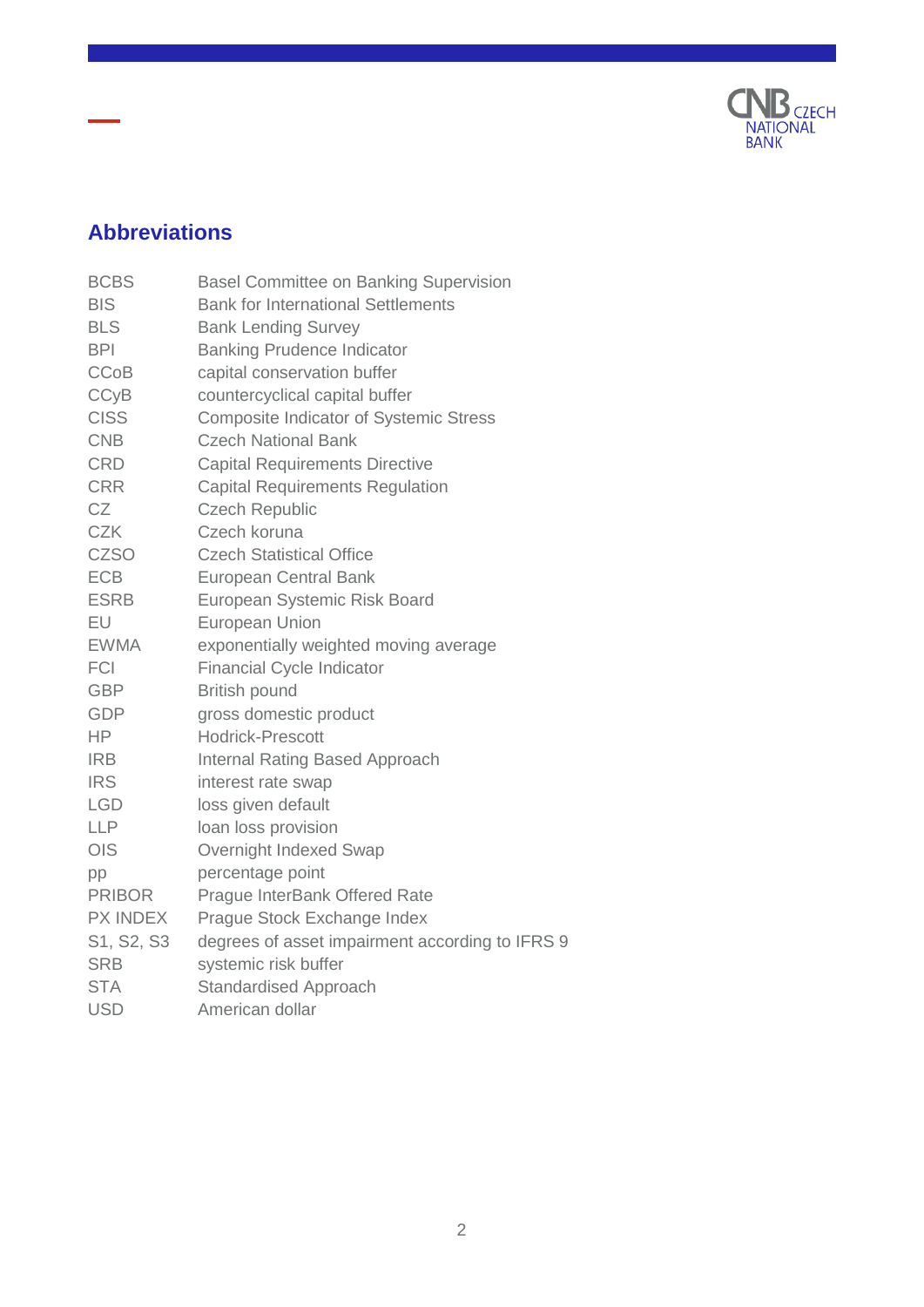

## <span id="page-2-0"></span>**1. Foreword**

The CNB is the designated macroprudential body for the Czech Republic<sup>1</sup> and is responsible for setting the CCyB rate for institutions<sup>'2</sup> exposures in the Czech Republic and in other countries. The CNB decides to set a CCyB rate in order to maintain the resilience of the Czech banking sector to negative impacts of potential impairment losses on loans provided in the upward phase of the financial cycle and to smooth lending to the real economy in the event of adverse developments.

The point of the CCyB macroprudential tool is to create a capital buffer when cyclical risks are accumulating in institutions' balance sheets and to release it when those risks are decreasing. In principle, therefore, it is a simple countercyclical tool. From the perspective of decision-making and communication, however, the specific CCyB rate must be backed up with an appropriate justification.

This paper aims to present key aspects of the CNB's approach to setting the CCyB rate, contribute to the formation of expectations about the future path of the rate, and thereby facilitate capital planning for credit institutions.

When deciding on the CCyB rate, the CNB follows the relevant national legislation and BCBS and ESRB methodologies and guidelines. Based on these methodologies and guidelines, the CNB calculates and publishes the credit-to-GDP gap and the corresponding benchmark CCyB rate. In light of the recommendation to consider the specificities of the Member State concerned, the CNB takes into account a number of other indicators. These are mainly macrofinancial indicators and indicators specific to the banking sector which the CNB uses to determine the position of the domestic economy in the financial cycle and to monitor institutions' vulnerability to cyclical risks. Based on a comprehensive assessment of the indicators, the CNB estimates the sufficiency of institutions' capital buffers to cover potential losses arising from cyclical risks and decides on the specific CCyB rate.

Considering the nature of systemic risks, $3$  the CNB maintains some flexibility in its decision-making and is prepared to take into account new information leading to greater resilience of institutions in its approach to setting the CCyB rate. For this reason, this document may be revised and updated as needed with regard to (i) changes in statistical reporting and potential revisions of data entering the decision-making process on the setting and calculation of the CCyB rate, (ii) refinements of the CNB's modelling system, and (iii) changes in internationally agreed practices.

<sup>1</sup> Act No. 6/1993 [Coll., on the Czech National Bank,](https://www.cnb.cz/export/sites/cnb/en/legislation/.galleries/acts/act_on_cnb.pdf) as amended, and other legal regulations

<sup>2</sup> Throughout this document, "institution" means banks and credit unions pursuant to Act No. 87/1995 Coll.

<sup>3</sup> Frait, J., Komárková, Z. (2011)[: Financial stability, systemic risk and macroprudential policy,](https://www.cnb.cz/export/sites/cnb/en/financial-stability/.galleries/fs_reports/fsr_2010-2011/fsr_2010-2011_article_1.pdf) CNB thematic article.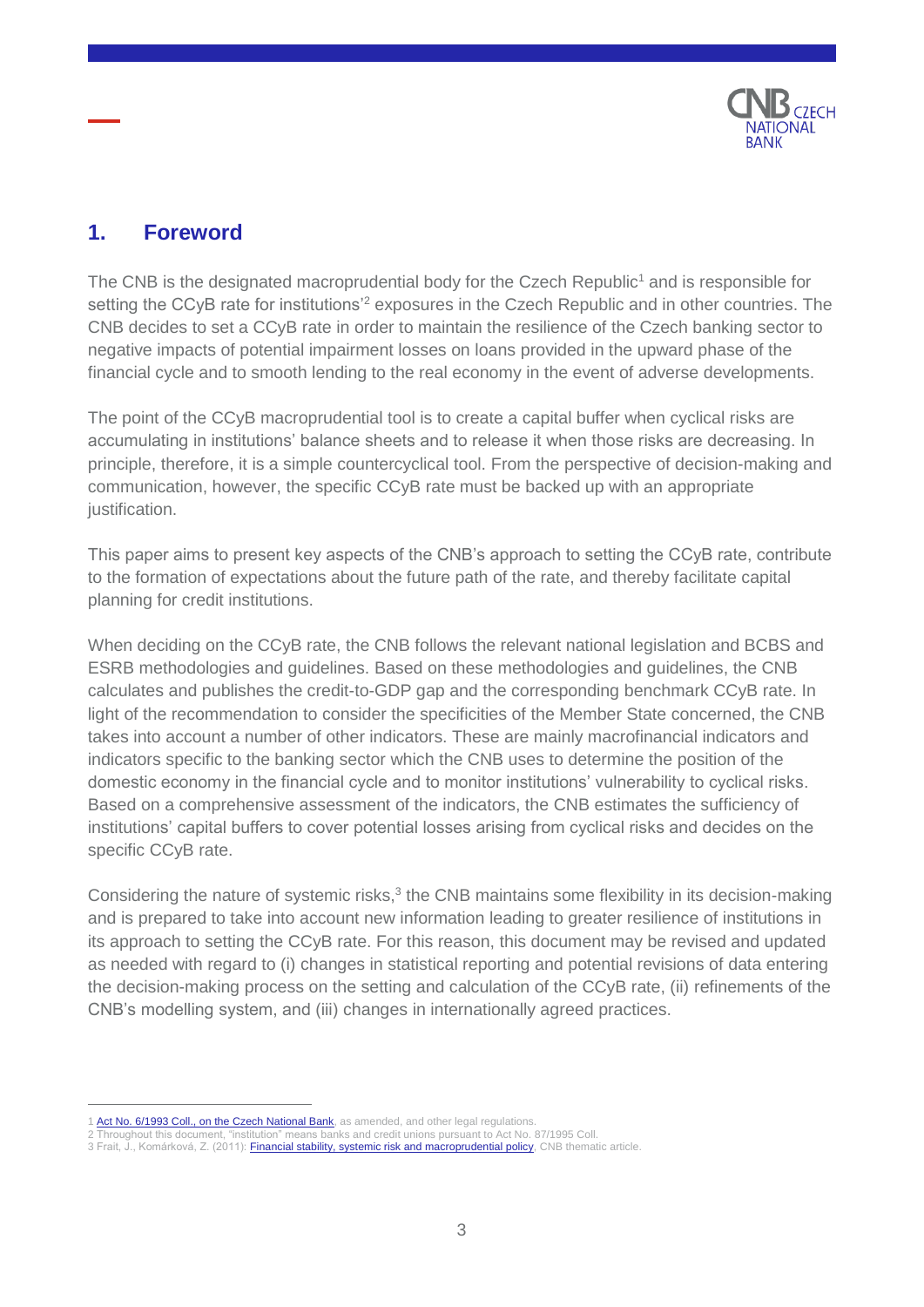

## <span id="page-3-0"></span>**2. Basic information on the setting of the CCyB rate**

The CNB sets the CCyB rate for risk-weighted exposures<sup>4</sup> in the Czech Republic on **quarterly basis**. When deciding on the rate, it primarily takes into account:

- a) a benchmark indicator based on the standardised deviation of the credit-to-GDP ratio from its long-term trend (the standardised credit-to-GDP gap) calculated in accordance with BCBS guidance<sup>5</sup> (see **section 4** and **Appendix 1**),
- b) another benchmark indicator based on the additional credit-to-GDP gap calculated in accordance with ESRB recommendations<sup>6</sup> (see **section 4** and [Appendix](#page-15-0) 1),
- c) the CNB's main indicator helping to determine the position of the Czech Republic in the financial cycle, the FCI (see [section](#page-6-0) 4 and [Appendix](#page-15-0) 2),
- d) macrofinancial indicators and indicators specific to the banking sector aimed at determining the level of cyclical risks in the Czech Republic and the domestic banking sector's level of vulnerability (see [section](#page-6-0) 4),
- e) calculated benchmark CCyB rates for risk-weighted exposures in the Czech Republic based on the standardised gap referred to in point a) and the additional gap referred to in point b) (see [Appendix](#page-15-0) 1),
- f) calculated CCyB guide rates for risk-weighted exposures in the Czech Republic based on CNB methods reflecting the macrofinancial specificities of the Czech Republic (see [section](#page-9-0) 5).

In the course a comprehensive assessment encompassing the economic outlook and the configuration of economic policies in the Czech Republic and abroad, the CNB also takes into account risk-weighted exposures in the Czech Republic and the results of its macro-stress tests<sup>7</sup> when setting the CCyB rate.

The CNB sets the CCyB rate for risk-weighted exposures in the Czech **Republic between 0% and 2.5%**, calibrated **in multiples of 0.25 pp**. All institutions in EU Member States are required to use this rate in this case. In extraordinary cases also justified by items a) to f), **the CNB may set a rate in excess of 2.5%**. Institutions supervised by the CNB must abide by this rate, whereas institutions with exposures in the Czech Republic supervised by an authority of another EU Member State must in this case follow the instructions of their designated authority.

In the event of an **increase in the CCyB rate** (see [section](#page-10-0) 5.1), institutions are obliged to start applying the new CCyB rate usually **one year after the date of issue of the decision** (see [section](#page-14-0) 6). In exceptional cases, the CNB may shorten this period. In the event of a decision to **lower the CCyB rate** (see [section](#page-12-0) 5.2), institutions may start to apply the new rate **on the date of** 

- 4 For the calculation of the total risk exposure amount, see Article 92(3) of **Directive (EU) No 575/2013** (CRR). 5 BCBS (2010)[: Basel III: A global regulatory framework for more resilient banks and banking systems,](https://www.bis.org/publ/bcbs189_dec2010.pdf) BCBS (2010)[: Guidance for national authorities](https://www.bis.org/publ/bcbs187.pdf)
- [operating the countercyclical capital buffer.](https://www.bis.org/publ/bcbs187.pdf)
- 6 **[ESRB recommendation on guidance for setting countercyclical capital buffer rates](https://www.esrb.europa.eu/pub/pdf/recommendations/140630_ESRB_Recommendation.en.pdf)** (ESRB/2014/1), part B, paragraph 2.
- 7 <https://www.cnb.cz/en/financial-stability/stress-testing/>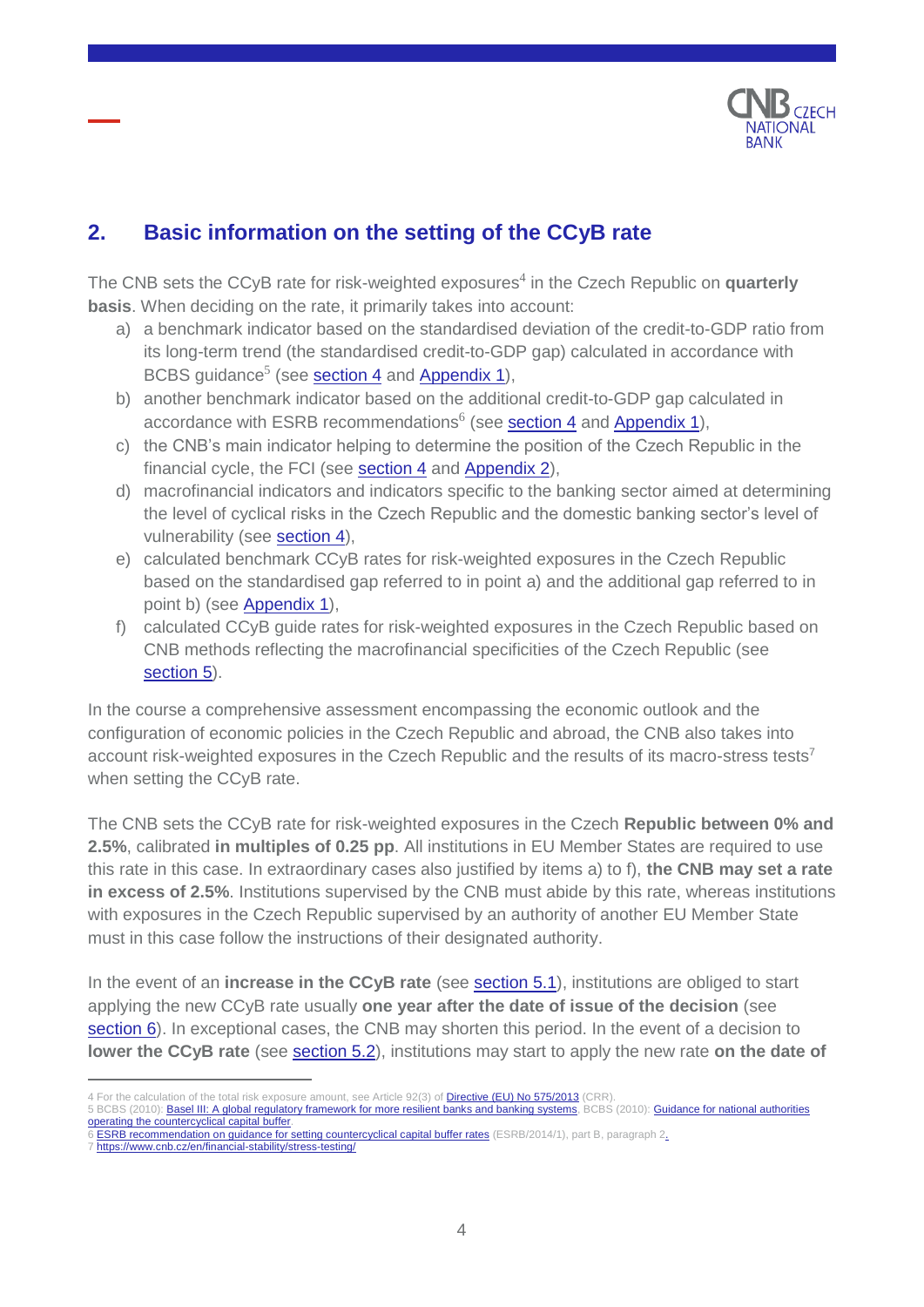

**issue of the decision**. In the event of a decrease in the CCyB rate, the CNB will determine and state in its decision an indicative period during which no increase in the CCyB rate is expected.

The CNB decides on the recognition of a CCyB rate for risk-weighted exposures to EU Member States which has been set in excess of 2.5% by the designated macroprudential authority of that country for institutions supervised by the CNB. $8$  In the event of a decision not to recognise a rate in excess of the limit, the CNB will set the CCyB rate at 2.5% (see [section](#page-14-0) 6).

The CNB decides on the CCyB rate or on the recognition of the CCyB rate for risk-weighted exposures in a non-Member State of the EU which has been set by the designated macroprudential authority of that non-Member State for institutions supervised by the CNB. Where the relevant authority of the non-Member State of the EU has not set a CCyB rate, or has set it lower than 2.5%, and the CNB evaluates the amount of credit provided in that non-Member State by institutions supervised by the CNB as risky, it can set a CCyB rate of up to 2.5%. Where the relevant authority of a non-Member State of the EU has set a CCyB rate in excess of 2.5%, the CNB proceeds in the same way as it does with EU Member States.

### <span id="page-4-0"></span>**3. Evolution of cyclical risks over the financial cycle**

For setting the CCyB rate for risk-weighted exposures in the Czech Republic, the CNB's basic starting point is to determine the current position of the Czech economy in the financial cycle. Similarly to the economic cycle, this cycle has an expansionary phase, a recessionary phase and turning points  $-$  a peak and a trough. $9$  It is subsequently important to assign the expected evolution of cyclical risks to the identified position in the financial cycle and to estimate the size of those risks in institutions' balance sheets. In this sense, the size of cyclical risks can be described as subdued, standard, increased or decreasing (see Figure 1).

**Subdued cyclical risks**, in the sense of newly assumed risks and risks of low magnitude in institutions' balance sheets, are typical of times when the financial cycle is at or **close to its trough**. The relevant indicators (see [section](#page-6-0) 4, Table 1) are below their long-term levels. The manifestations of recession/crisis are still visible, and credit demand and investors' appetite for financial risk remain very subdued. Prices of financial assets and property are no longer falling significantly and institutions' credit losses<sup>10</sup> are no longer rising sharply. Risk weights of exposures and the cost of capital<sup>11</sup> remain elevated and credit standards stringent. In this phase, the CNB expects **CCyB rates to be in the range of 0–1%.**

10 Credit losses are a cost item in the profit and loss account.

<sup>8</sup> Up to a rate of 2.5%, reciprocity is automatic. Simply put, this means that up to this level, institutions supervised by the CNB automatically apply the CCyB rate for risk-weighted exposures in other EU Member States set by the designated authority of that Member State. 9 The financial cycle may at times follow an atypical course, with some of these phases either not occurring at all or lasting an unusually short or long time.

<sup>11</sup> In the sense of market conditions affecting the costs of increasing capital in the form of retaining earnings, issuing new shares or changing the structure of portfolios.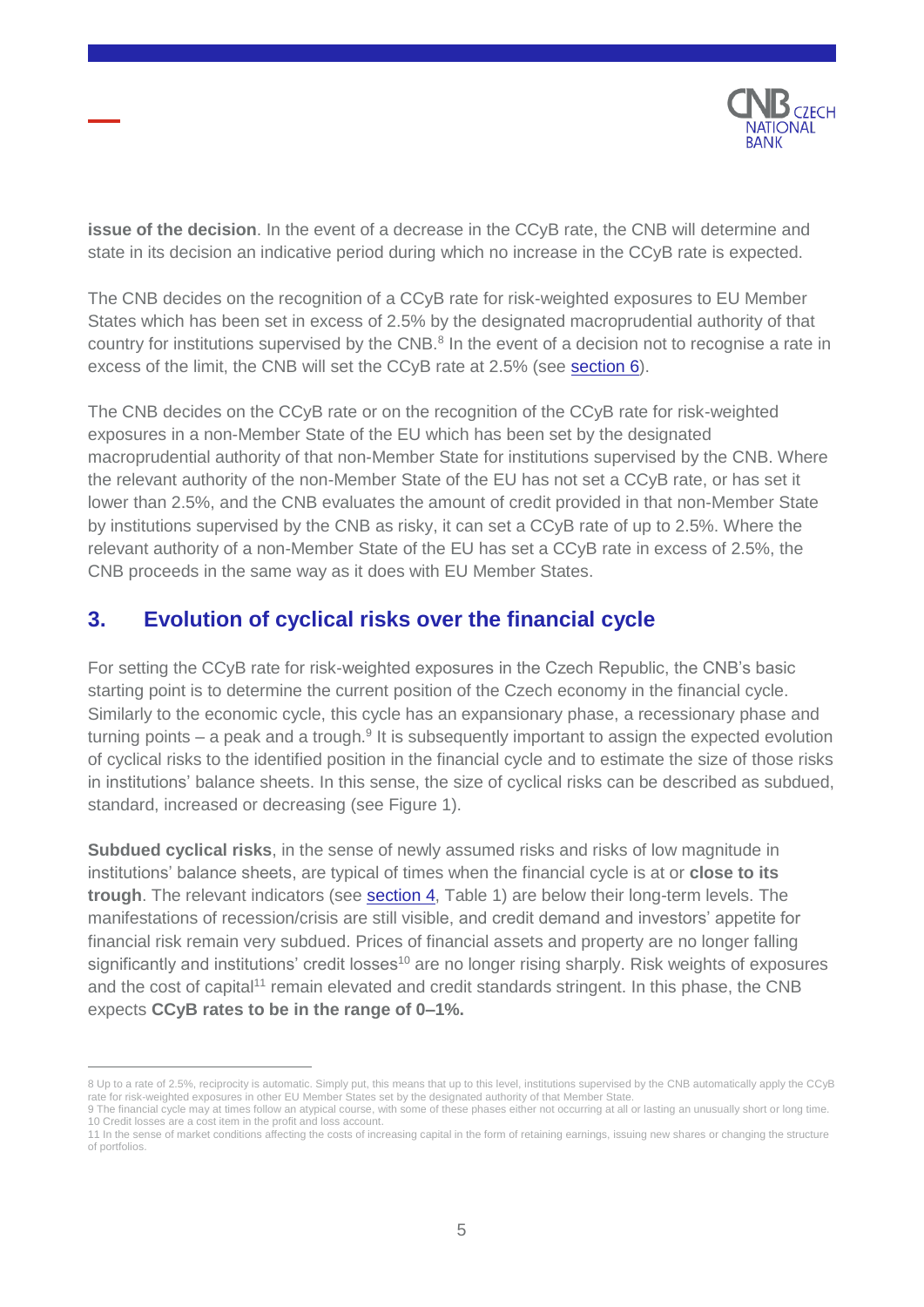

#### **Figure 1: Evolution of cyclical risks over the financial cycle**



**The standard (usual)** amount of newly assumed **cyclical risks** and their size in institutions' balance sheets is typical of times when investment optimism is recovering and indicators are pointing to a clear shift of the **financial cycle into the expansionary phase**. Lending activity and prices of financial assets and property are increasing modestly, credit losses are usually no longer rising, credit standards are being relaxed slightly and institutions are generating reasonable profits. Risk weights of exposures and the cost of capital are no longer increasing and, given the falling probability of a renewed recession, may start to decline gradually. However, it may be hard for the CNB to assess the real level of growth in new cyclical risks and their size in the financial system in real time, as in this phase of the cycle the indicators (see [section](#page-6-0) 4) or models may provide insufficiently robust or mixed signals of this growth. To ensure timely creation of the CCyB, and to avoid the need to make sharp changes to it in the future, the CNB applies the concept of the **standard CCyB rate**, which it has estimated at **1%** (see [section](#page-10-0) 5.1).

The **strongly expansionary phase** of the financial cycle is characterised by an **elevated** amount of newly assumed **cyclical risks** and rapid accumulation of those risks in institutions' balance sheets. The financial cycle is heading steeply towards its peak. The relevant indicators are at above-average levels. In this phase, credit growth and prices of financial assets and property are rising sharply against a backdrop of very relaxed financial conditions. Investors have a very optimistic view of the amount of risk being taken. Credit losses, risk weights of exposures and the cost of capital are declining steadily, nearing or reaching long-term lows. In this phase, the CNB expects to **raise the CCyB rate above 1%, to as high as 2.5**% (see [section](#page-10-0) 5.1) or even higher in exceptional cases.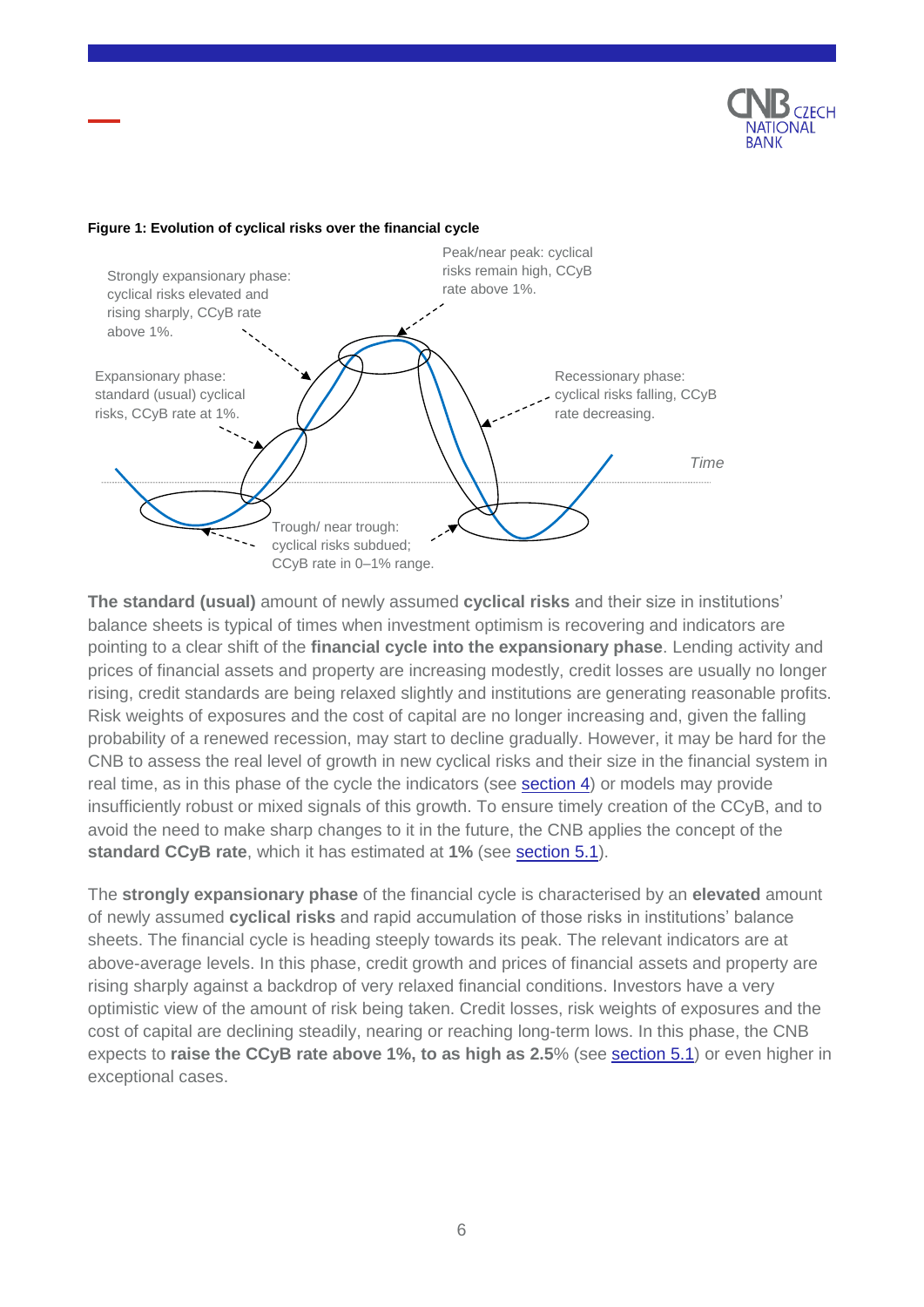

**At or around the peak**, the amount of newly assumed cyclical risks stagnates or gradually decreases and their growth in institutions' balance sheets gradually slows or stops. Some forwardlooking indicators (such as credit growth, asset/property prices and risk weights of some types of exposures) may be signalling a turnaround in the financial cycle. However, the **size of cyclical risks** in balance sheets **remains elevated**. In this situation, the CNB does not expect to change the CCyB rate.

**The recessionary phase of the financial cycle** is typified by a **decrease in cyclical risks** previously assumed in institutions' balance sheets**.** The first signs of a turnaround in the financial cycle are apparent primarily in market indicators (see [Appendix](#page-24-0) 4). In the recessionary phase of the financial cycle, prices of financial assets and property tend to stagnate or fall, financial conditions become tighter, investors are pessimistic about the level of risk, credit growth slows, and cyclical risk materialisation, loan defaults and institutions' losses increase gradually. Risk weights of exposures and the cost of capital stop falling sharply and, given the growing probability of a recession, may start increasing gradually. In this phase, CNB expects to **lower the CCyB rate**. Depending on the depth of the economic slowdown, **the buffer may be released completely and the rate set at 0%** (see [section](#page-12-0) 5.2). This decision requires signals of **materialisation of previously assumed cyclical risks** directly affecting the **supply of credit to the real economy.**

## <span id="page-6-0"></span>**4. Indicators used to determine cyclical risks and the resilience of the financial system**

When deciding on the CCyB rate, the CNB assesses a series of indicators that should provide a guide to when the CCyB rate should be raised, maintained or lowered, or the buffer fully released. These are mostly macro-financial indicators used to determine the position of the Czech Republic in the phase of the financial cycle (see [section](#page-4-0) 3) so that systemic cyclical risks can be estimated, and banking sector-specific indicators used to monitor the sector's vulnerability/resilience. These indicators help estimate whether the capital buffers are sufficient to cover losses stemming from the materialisation of cyclical risks.

The CNB selects suitable indicators in accordance with ESRB recommendations,<sup>12</sup> among other things. The ESRB recommends calculating for each quarter the credit-to-GDP gap estimated using the HP filter based on the BCBS/ESRB methodology. The Czech Republic, however, is a country where the calculated gap does not provide a reliable signal for identifying the emergence of systemic cyclical risks (see [Appendix](#page-15-0) 1). For these reasons, the CNB, in accordance with ESRB guidance, calculates the gap using an alternative method (the expansionary credit gap<sup>13</sup>). The signalling potential of the alternative gap is higher, but it still does not sufficiently reflect the credit cycle and the risks of excessive credit expansion in the Czech Republic. Based on empirical

<sup>12</sup> **[ESRB recommendation on guidance for setting countercyclical capital buffer rates](https://www.esrb.europa.eu/pub/pdf/recommendations/140630_ESRB_Recommendation.en.pdf)** (ESRB/2014/1).

<sup>13</sup> Hájek, J., Frait, J., Plašil, M. (2017)[: The countercyclical capital buffer in the Czech Republic,](https://www.cnb.cz/export/sites/cnb/en/financial-stability/.galleries/fs_reports/fsr_2016-2017/fsr_2016-2017_article_i.pdf) CNB thematic article.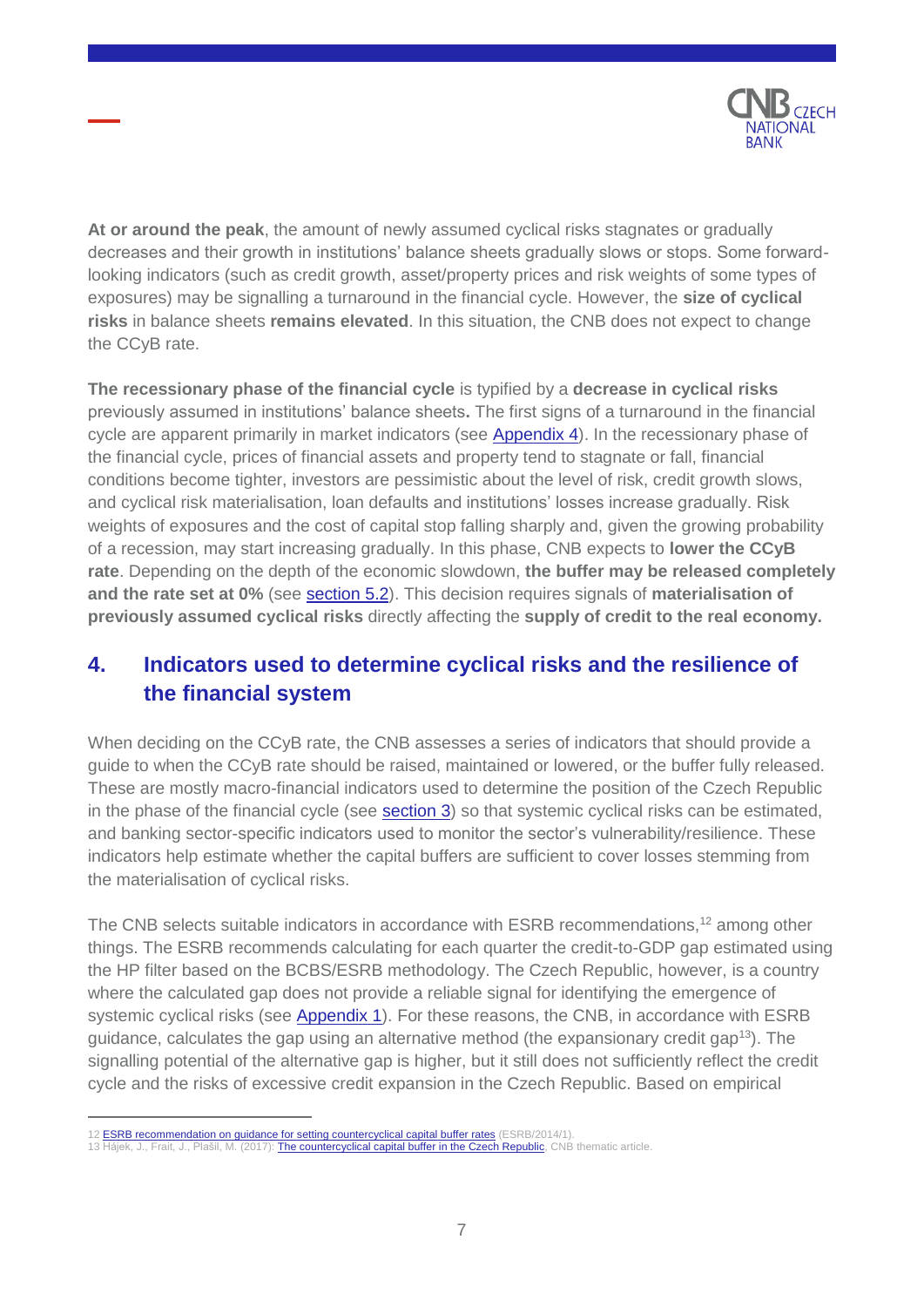

findings and ESRB recommendations, the CNB uses additional indicators (see Table 1) that complement the above-mentioned gaps and have a greater ability to track the evolution of cyclical risks in the Czech Republic.

| Type                               | <b>Indicators</b>                                                                      | <b>Note</b>                                                                                                                                                                                                                                                                                | Data<br>frequency                                                             |
|------------------------------------|----------------------------------------------------------------------------------------|--------------------------------------------------------------------------------------------------------------------------------------------------------------------------------------------------------------------------------------------------------------------------------------------|-------------------------------------------------------------------------------|
|                                    | Financial Cycle Indicator (FCI)                                                        | Composite indicator: evolution of new loans, changes in property<br>price index, debt sustainability, lending conditions, PX stock<br>index, adjusted current account to GDP ratio; see Appendix 2                                                                                         | Q                                                                             |
|                                    | Credit growth                                                                          | Growth in loan stock and new loans                                                                                                                                                                                                                                                         | M                                                                             |
|                                    | <b>Financial conditions</b>                                                            | Difference between interest rates<br>loans and<br>on<br>new<br>inflation/nominal income growth                                                                                                                                                                                             | M and Q                                                                       |
| Macrofinancial indicators          | Default rates for households and non-financial<br>corporations                         | Newly defaulted exposures in next 12 months/non-default loans                                                                                                                                                                                                                              | M and Q                                                                       |
|                                    | Property price overvaluation                                                           | The CNB estimates overvaluation using two approaches:<br>prudential and valuation-based; see Plašil, M., Andrle, M. (2018):<br>Assessing house price sustainability                                                                                                                        | Q                                                                             |
|                                    | Composite Indicator of Systemic Stress CISS                                            | Market data: money market, equity market, government bond<br>market, foreign exchange market, financial intermediation; see<br>Appendix 4                                                                                                                                                  | D                                                                             |
| Banking sector-specific indicators | Capital structure and capital ratio                                                    | Classed into Pillar 1 and Pillar 2, SRB, CCoB, CCyB, voluntary<br>surplus                                                                                                                                                                                                                  | Q                                                                             |
|                                    | Evolution of capital ratio                                                             | Sensitivity analysis of change in demand/capital ratio to capital<br>given use of standardised approach (STA) and internal ratings<br>based (IRB) approach by banks                                                                                                                        | $\Omega$                                                                      |
|                                    | IRB risk weights and their evolution                                                   |                                                                                                                                                                                                                                                                                            | O                                                                             |
|                                    | Margins on loan stock/provisions per unit of<br>credit                                 | Vulnerability indicator indicating evolution of cyclical risks in<br>banking sector; see Banking Prudence Indicators (BPI), Pfeifer,<br>L., Hodula, M.: A profit-to-provisioning approach to setting the<br>countercyclical capital buffer: The Czech example                              | M                                                                             |
|                                    | (Margins on loan stock/provisions per credit)<br>unit)*(credit/capital excluding CCyB) | Banking sector vulnerability indicator additionally taking into<br>account financial leverage and CCyB rate; see: Banking<br>Prudence Indicators (BPI), Pfeifer, L., Hodula, M.: A profit-to-<br>provisioning approach to setting the countercyclical capital<br>buffer: The Czech example | Q                                                                             |
|                                    | Evolution of provisioning                                                              | Ratio of provisions to stock of loans, expected credit losses                                                                                                                                                                                                                              | М                                                                             |
|                                    | Asset quality                                                                          | Banking sector credit losses, shares of S1, S2, S3 assets in<br>credit portfolio, change in asset structure over time                                                                                                                                                                      | M                                                                             |
|                                    | Prudential estimate of unexpected credit<br>losses                                     | Model approach, see Appendix 3                                                                                                                                                                                                                                                             | Q                                                                             |
|                                    | Structure and evolution of profit                                                      | Net interest income excluding income on excess liquidity, return<br>on assets, after-tax profit in absolute terms                                                                                                                                                                          | M                                                                             |
|                                    | Capital capacity for lending                                                           | Credit to private non-financial sector potentially provided from<br>difference between total capital and capital requirement                                                                                                                                                               | Q                                                                             |
|                                    | Indication of demand and supply constraints<br>according to BLS                        |                                                                                                                                                                                                                                                                                            | Q                                                                             |
| Others                             | Stress test results                                                                    | Stress tests of banks, households, non-financial corporations,<br>insurance companies, pension companies, investment funds,<br>public finances                                                                                                                                             | H (banks.<br>households.<br>non-financial<br>corporations<br>$)$ , Y (others) |
|                                    | Other policy tools                                                                     |                                                                                                                                                                                                                                                                                            |                                                                               |

### **Table 1: Main indicators/tools used by the CNB in setting the CCyB rate**

Source: CNB

Note: D daily, M monthly, Q quarterly, H half-yearly, Y yearly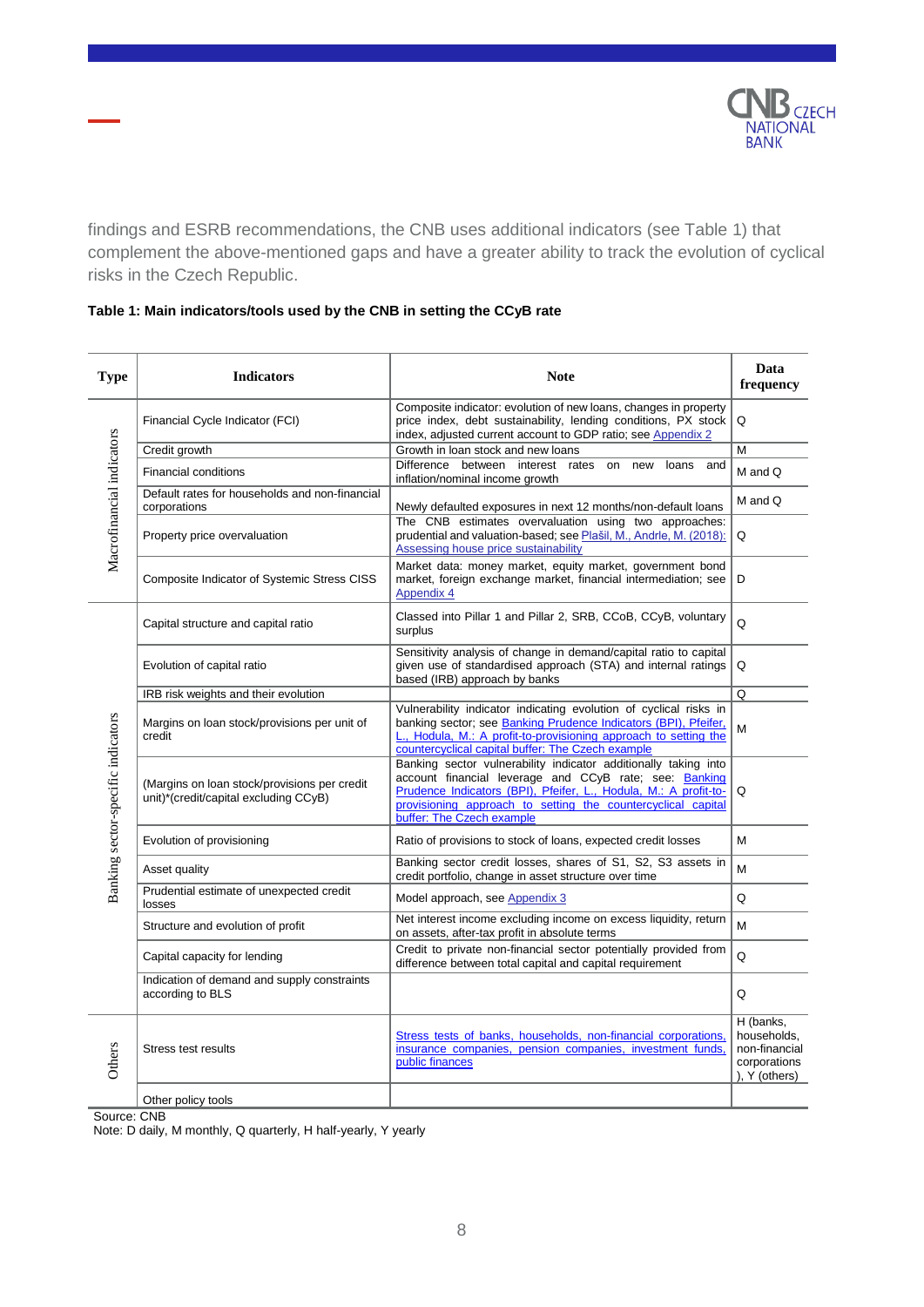

The **composite financial cycle indicator (FCI) plays an important role** in determining the position of the Czech economy in the financial cycle. The FCI was created in order to measure the accumulation of risks in the financial sector and to provide an early warning (6–8 quarters ahead) signal of the potential materialisation of such risks. The FCI includes subindicators covering a wide range of demand and supply factors which, according to earlier studies and the CNB's expert judgement, well characterise the cyclical swings in financial risk perceptions. Decomposing the FCI into individual factors allows the CNB to identify the determinants of the current evolution of the composite indicator (see [Appendix](#page-19-0) 2).

Another indicator monitored is the dynamics of bank loans with respect to both the stock (overall amounts) and flows (new business) of credit. The **dynamics of the stock of loans** provide information on the evolution of overall leverage, while the **dynamics of new loans** indicate current tendencies in risk-taking by households and non-financial corporations. Long-term averages and past values from periods assessed in retrospect as upper limits are used as benchmarks for evaluating whether credit growth is excessive. To assess the dynamics of the stock of loans, the year-on-year rate of growth is complemented by the year-on-year changes in absolute amounts in order to eliminate the low base effect. Absolute amounts are used in particular when assessing new bank loans.

In addition to credit dynamics, the CNB pays attention to **property market indicators**. Besides the annual rate of growth of property prices, it estimates their over/under-valuation and sustainability relative to economic fundamentals.<sup>14</sup> Furthermore, the CNB focuses on **indicators of indebtedness of economic sectors, external imbalances** and lending conditions and credit standards. 15

Another accompanying feature of the different phases of the financial cycle is the evolution of the banking sector's vulnerability due to procyclical **provisioning** (expected losses, ratio of provisions to stock of loans, BPI) and the procyclical behaviour of **risk weights**. <sup>16</sup> The CNB also uses other primary indicators to decide on whether to maintain or lower the CCyB rate. Empirical findings indicate that market indicators have some forward-looking ability to signal the future materialisation of risks in a timely fashion. As representative of this category (and based on ESRB recommendations), the CNB uses the **Composite Indicator of Systemic Stress – CISS** (see [Appendix](#page-24-0) 4). When deciding on the level and rate of release of the CCyB, the CNB monitors the materialisation of cyclical risks (in particular credit risk, i.e. asset quality and in particular **credit losses**, which feeds through to the mechanism for absorbing credit losses through **profit** and **capital**). To indicate the possible constraint on the supply of credit by the capital requirement in the recessionary phase of the financial cycle, the CNB uses the **Capital Lending Capacity Indicator** (see [section](#page-12-0) 5.2) and supplementary information on the evolution of lending conditions and credit standards.

<sup>14</sup> The CNB uses two model-based approaches to assess house price sustainability; see Plašil, M., Andrle, M. (2018): Assessing house price [sustainability,](https://www.cnb.cz/export/sites/cnb/en/financial-stability/.galleries/thematic-articles-on-financial-stability/tafs_2019_01_en.pdf) CNB thematic article.

**<sup>15</sup> More information in this area is provided by the BLS:** [https://www.cnb.cz/en/statistics/bank-lending-survey/.](https://www.cnb.cz/en/statistics/bank-lending-survey/)

<sup>16</sup> Risk-weighted portfolios under the IRB approach. At the aggregate level, the CNB typically registers a decrease (increase) in risk weights and a resulting lower (higher) amount of risk-weighted assets during the expansionary (recessionary) phase of the financial cycle.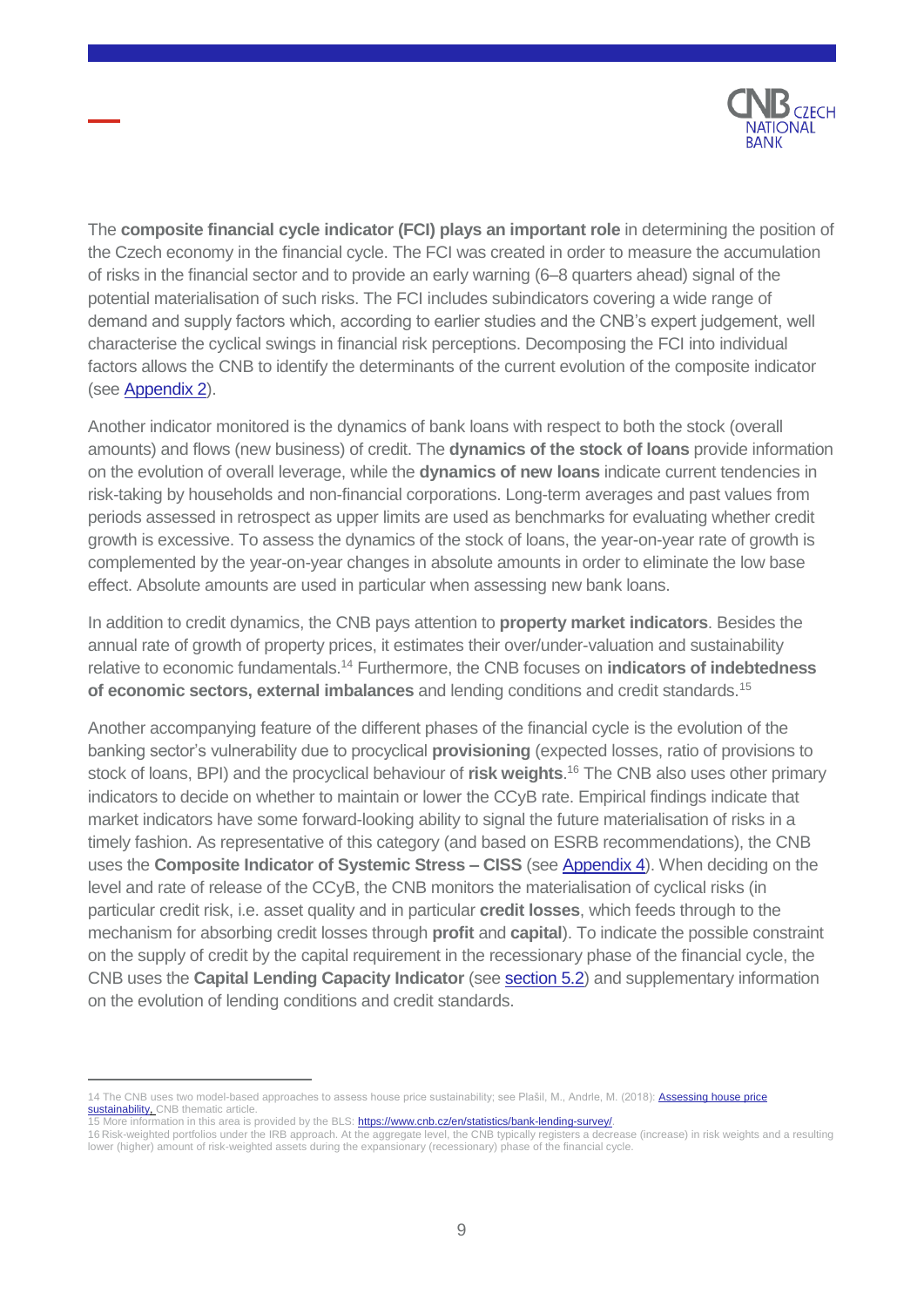

The CNB regularly evaluates the predictive ability of the above indicators and recalibrates the relationships in the models it uses. The option of creating new indicators or refining the models themselves is not neglected either.

## <span id="page-9-0"></span>**5. Calibration of the CCyB rate for risk-weighted exposures in the Czech Republic**

The methodology for setting the CCyB rate was formulated by the BCBS and subsequently introduced into EU regulatory practice through the CRD IV directive and its transposition into Czech law. The framework was further developed by the ESRB. Under this methodology, a **benchmark CCyB rate** is set using the deviation of the credit-to-GDP ratio from its long-term trend (the credit-to-GDP gap) based on the HP filter (see [section](#page-6-0) 4). The benchmark CCyB rate calculated in accordance with this methodology is not suitable for the Czech Republic (see [Appendix](#page-15-0) 1) and for the CNB it represents merely a starting point for a more comprehensive evaluation. The alternative gap (see [section](#page-6-0) 4) also does not imply a CCyB rate taking sufficient account of the manifestations of cyclical risks in the Czech Republic. The CNB therefore likewise considers the rate based on the alternative gap as only a very rough guide. **The CNB sets the CCyB rate using its own approach (see Figure 1)** taking into account a **series of indicators** reflecting the specificities of the Czech Republic in the area of systemic cyclical risks, in accordance with ESRB recommendations (see [section](#page-6-0) 4).

### <span id="page-9-1"></span>**5.1 The CCyB rate-increasing process**

The CNB increases the CCyB rate in the expansionary phase of the financial cycle.

### *The standard CCyB rate<sup>17</sup>*

 $\overline{a}$ 

In deciding on the CCyB rate in the expansionary phase of the financial cycle when the amount of new cyclical risks and their size in institutions' balance sheets are at standard levels, CNB uses **the standard rate concept.** Under this concept, the CNB gives greater weight to historical experience and patterns observed in the past. The application of this concept has no direct effect on the CCyB rate attained at the peak of the financial cycle; it merely represents a different **distribution of the creation of the buffer over time.**

The CNB uses two approaches to calibrate the optimum CCyB rate. The first is based on the sustainable rate of credit growth in the Czech Republic and the second on the conversion of FCI values (see **[section](#page-6-0) 4** and **[Appendix](#page-19-0) 2**). The results of both approaches indicate a need to set the **standard CCyB rate in the Czech Republic at 1%.**

The first approach helps the CNB to **decide when to start creating the CCyB.** Under this approach, a situation where growth in ratio of the stock of credit to nominal GDP is around 4% – assuming a long-term annual nominal GDP growth rate of 4.5% – is identified as the usual level of cyclical risks in institutions' balance sheets (this rate of growth corresponds to a situation where the Czech economy

<sup>17</sup> Plašil, M. (2019): [The countercyclical capital buffer rate for covering the usual level of cyclical risks in the Czech Republic,](https://www.cnb.cz/export/sites/cnb/en/financial-stability/.galleries/thematic-articles-on-financial-stability/tafs_2019_02_en.pdf) CNB thematic article.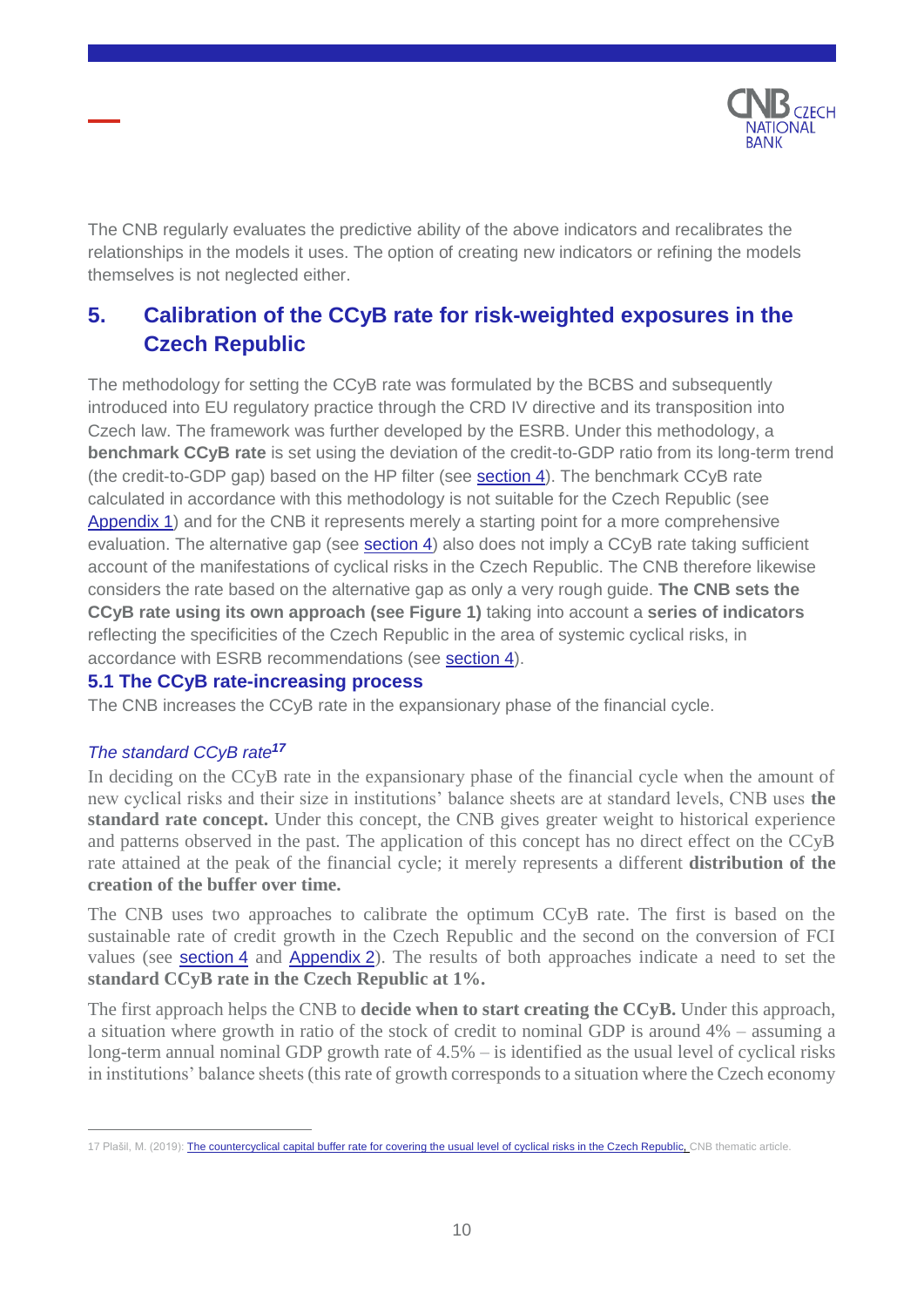

is operating close to its potential). The CNB expects to start considering raising the CCyB rate to 1% when growth in the stock of loans nears this level.<sup>18</sup>





#### Source: CNB

 $\overline{a}$ 

<span id="page-10-0"></span>The second approach helps the CNB **decide on the pace of increase of the CCyB rate** in this period. It is based on the method used as a tentative guide to setting the CCyB rate based on the values of the composite FCI (see **[section](#page-6-0) 4** and **[Appendix](#page-19-0) 2**). In this method, the CNB assumes that the usual level of cyclical risks in balance sheets corresponds to the historical median of the subindicators entering the composite FCI calculation. The CNB regularly evaluates the **relationship between the FCI values and the CCyB rate** and publishes a **conversion table** semi-annually (see

<sup>18</sup> In 2018, the rate of growth in the ratio of the stock of loans provided to the private, non-financial sector to nominal GDP of 4% corresponded to roughly CZK 40–50 billion.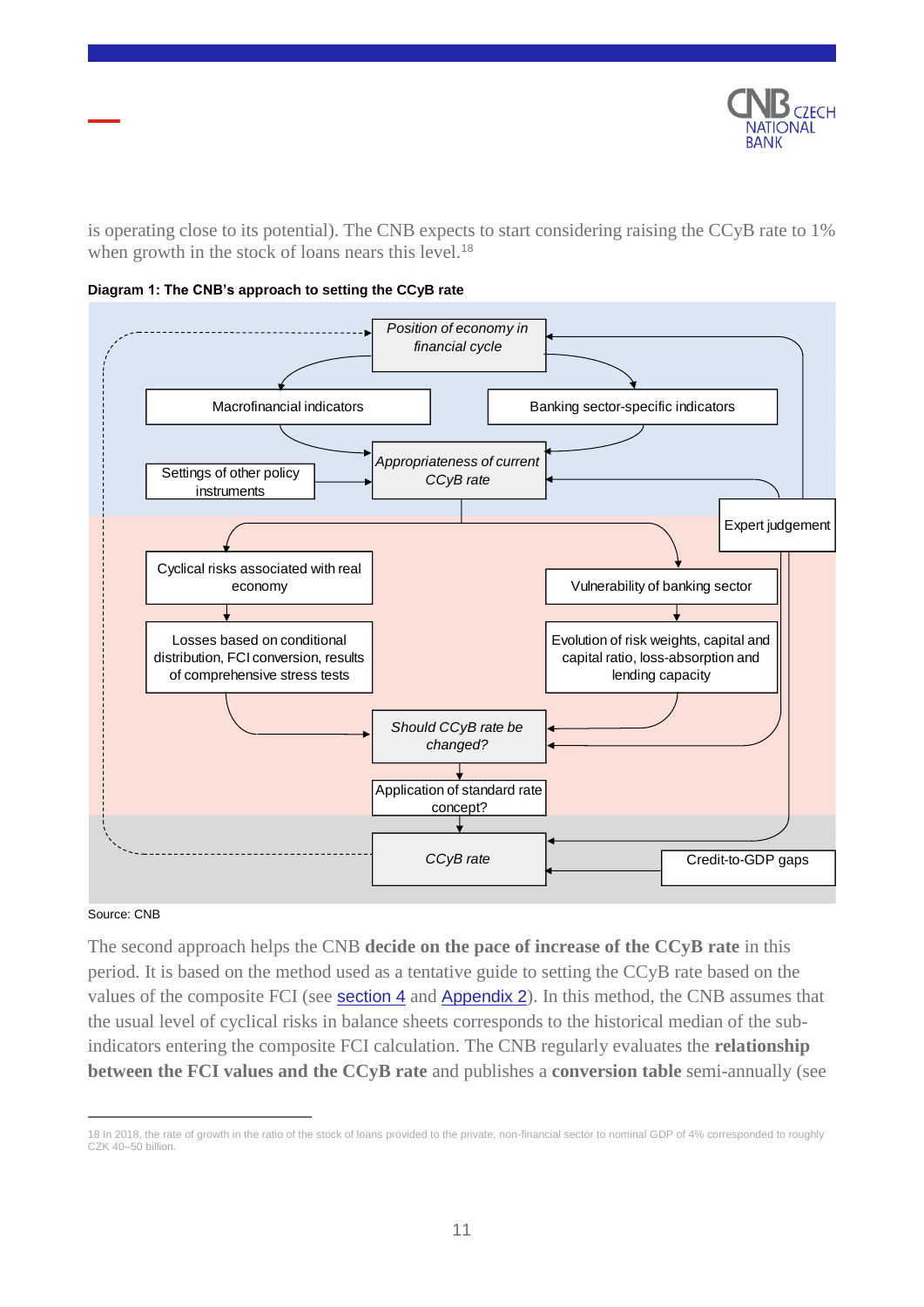

[Appendix](#page-19-0) 2 and [section](#page-14-0) 6). In the conversion table, a CCyB rate close to 1% corresponds to the situation where cyclical risks are at their usual levels. Experience from the previous two financial cycles shows that the period between starting to create the CCyB and reaching the FCI values corresponding to a standard rate of 1% lasts around eight quarters. This corresponds to a **pace of increase of the CCyB rate of 0.5 pp a year.**

### *The CCyB rate in the strongly expansionary phase*

The CNB uses two approaches to setting the CCyB rate during the strongly expansionary phase of the financial cycle.

The first approach to setting the CCyB rate – used as a guide – is based on the **FCI** (see [section](#page-6-0) 4), and specifically on the conversion table between FCI values and CCyB rates (see [Appendix](#page-19-0) 2). The conversion is non-linear, so the bands of FCI values are not necessarily of the same width for all the rates, and it does not hold that an increase in the FCI values leads to a proportional change in the CCyB rate. As a result of changes in the overall range of the FCI values, the CNB recalibrates the intervals implying a specific CCyB rate every quarter. The CNB publishes the current conversion table semi-annually (see [section](#page-14-0) 6).

The CNB's second, formal, approach to setting the CCyB rate is based on the premise that the CCyB level should cover potential unexpected credit losses related to the cyclical risks the banking sector may face in the event of a future shock. As the probability of occurrence and severity of a shock varies over the financial cycle, **the CNB uses a conditional probability distribution to estimate potential unexpected losses**. <sup>19</sup> In the case of the conditional distribution, the risk of a crisis – and hence also the probability of greater cumulative losses in future – steadily increases as the economy moves into the strongly expansionary phase of the cycle. To estimate the size of the cumulative credit losses over a two-year time period, the CNB applies the principles of macro-stress testing. A large number of alternative paths (scenarios) are simulated for the stress test input variables, and the corresponding cumulative credit loss is calculated for each path. An empirical estimate of the probability distribution is then obtained by summarising these losses. The distribution is constructed in such a way that the expected size of the losses (the median of the distribution) always matches the losses in the most likely economic scenario (the CNB's forecast). Based on the distribution obtained, the CNB determines the size of the potential unexpected losses as the difference between the 99% quantile and the median. It then compares this difference with the currently applicable CCyB rate. This choice reflects the CNB's preference to cover even relatively unlikely losses with the countercyclical buffer (see [Appendix](#page-22-0) 3).

**The conditional loss distribution and FCI conversion approach** primarily provides information on the absolute size of the institution's potential credit losses, but **does not cover** aspects of the financial cycle related to change in **institutions' vulnerability**. These aspects include cyclically

<sup>19</sup> This estimate relates to loan impairment losses.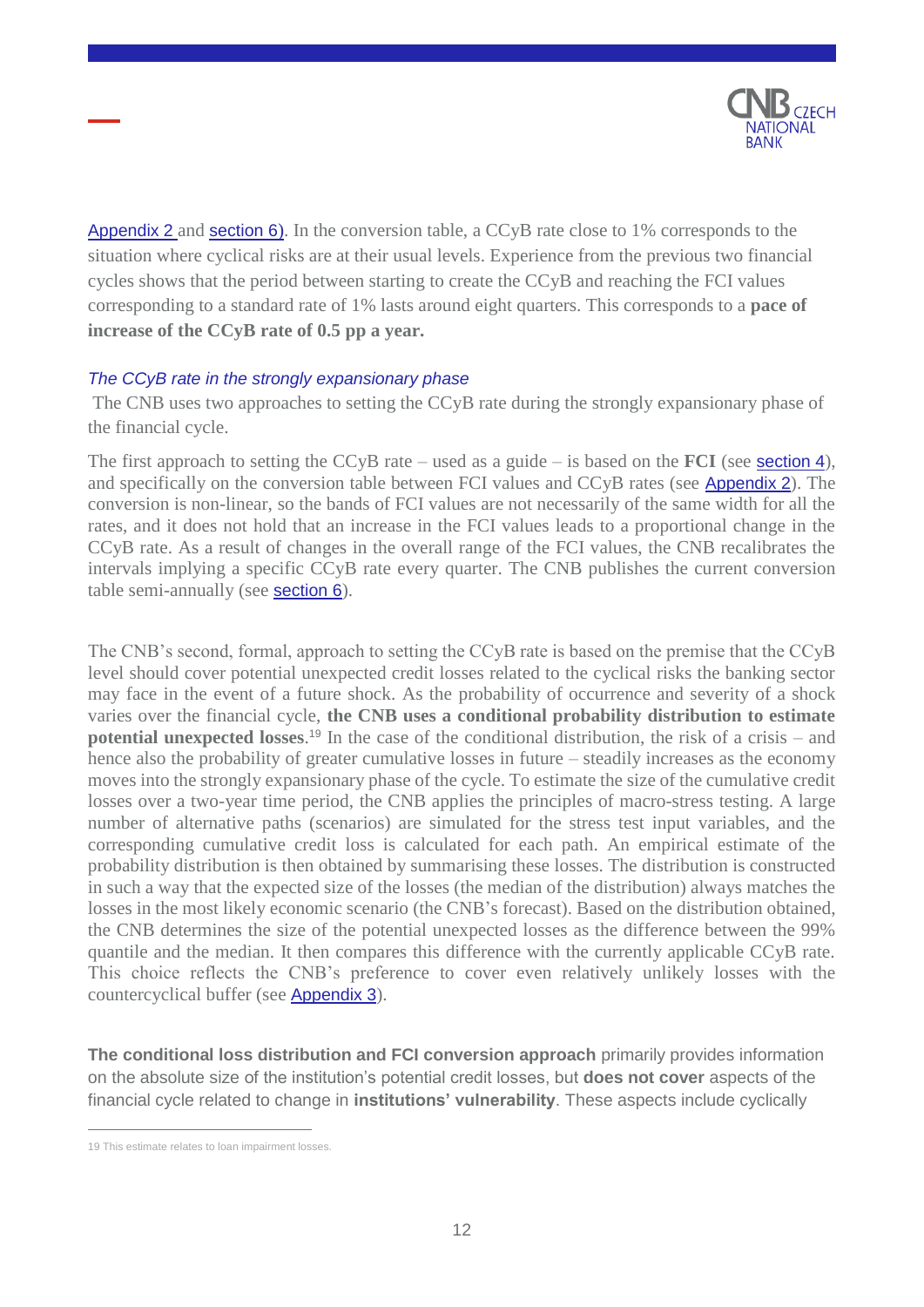

low provisioning and declining risk weights. When deciding on the CCyB rate, it is necessary to take into account both the potential size of credit losses and institutions' vulnerability. The CNB determines the need to raise the CCyB rate due to cyclically lowered risk weights based on the model-implied evolution of non-financial private sector risk weights in a strongly adverse economic scenario. This method uses simulated PD and LGD values obtained from the calculation of the conditional probability distribution of credit losses (the 99% quantile of the probability distribution) and substitutes them into the regulatory formulas for the derivation of risk weights. Using the risks weights obtained in this way, a hypothetical risk-weighted exposure corresponding to the developments in the simulated adverse scenario is calculated. **The need to raise the CCyB rate** associated with the cyclical decline in risk weights is then derived from the difference between the actual capital requirement and the capital requirement calculated from the hypothetical risk exposure. The difference between these two capital requirements is expressed in relation to the current level of risk-weighted assets. This gives us the CCyB which should cover the decrease in the capital requirement as the risk weights cyclically increase in an extremely adverse scenario.

The resulting CCyB rate is then equal to the simple sum of the estimated unexpected losses from the conditional distribution and the possible increase in risk weights.

### <span id="page-12-0"></span>**5.2 The CCyB rate-reducing process**<sup>20</sup>

 $\overline{a}$ 

The CNB begins to consider lowering the CCyB rate when the Czech economy is in the recessionary phase of the financial cycle.<sup>21</sup> This position of the economy is a necessary but not sufficient condition for starting to lower the CCyB rate. The process of **lowering the CCyB rate** is linked with a **decline in the size of cyclical risks in institutions' balance sheets.** When deciding whether to lower the CCyB rate, the CNB primarily assesses if and how **cyclical risks (mainly credit risks) are decreasing** in institutions' balance sheets. While doing so, it **continuously** evaluates the impacts of the decline on **capital** and the intensity of their materialisation. The speed, extent and timing of lowering the CCyB rate is based on this evaluation.

The CNB regards a clear decrease in the amount of cyclical risks (in particular credit risks) in institutions' balance sheets as representing the **occurrence of systemic losses**, <sup>22</sup> which will be manifested in a decrease in capitalisation. In addition to an absolute decrease in institutions' capital, a decrease in the capital ratio is interpreted as a decrease in capitalisation. This situation usually corresponds to a severe recession (or even a financial crisis), with economic sentiment deteriorating sharply in both the real economy and the financial sector. The increasing default rate, loss realisation and overly pessimistic expectations of institutions are reflected, with a lag, in **growth in risk weights** and risk-weighted assets. In this case, the release of the CCyB is intended

<sup>20</sup> Brož, V., Holub, L., Konečný, T. a Pfeifer, L. (2020): The CNB's approach to releasing the countercyclical capital buffer, thematic article (forthcoming). 21 This phase usually includes the period of stress referred to in EU legislation in connection with the CCyB.

<sup>22</sup> For the purposes of setting of the CCyB rate, the CNB regards losses of at least 0.25% of the total risk-weighted exposures of institutions as being systemic losses. Under the legislation, this is the smallest part of the CCyB the CNB can release.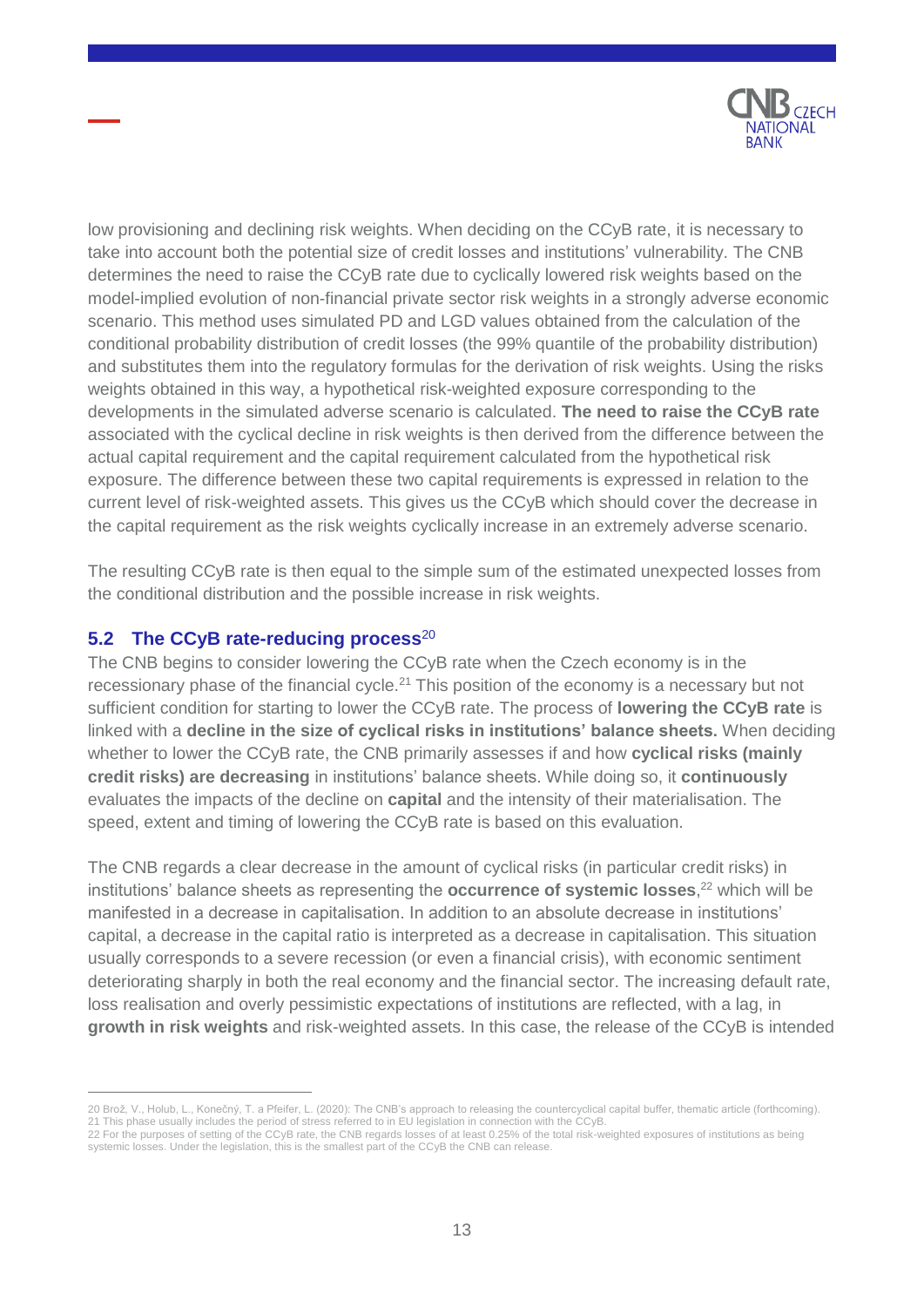

to absorb the observed losses.<sup>23</sup> Depending on the amount of those losses, the **CCyB rate** can be lowered all the way to **0%.**

A decline in the capital ratio causes banks' **capital capacity for lending** to the sound part of the real economy to fall. This is undesirable from an economic policy point of view, especially in the recessionary phase of the business cycle, as it may also give rise a long-term shortfall in the supply of credit to viable projects. The CNB measures the adequacy of the capital capacity for lending using the amount of additional credit that can be provided from capital in excess of the capital requirements. The CNB finds the **capital capacity** for lending to be sufficient if it **covers at least an annual rate of growth in the credit to nominal GDP ratio of around 4%** (see [section](#page-10-0) 5.1, The standard CCyB rate). If the CNB evaluates the capacity as insufficient, it is prepared to release the CCyB so that the credit supply does not become constrained.

The CNB may also lower the CCyB rate even in cases where cyclical risks are disappearing naturally from balance sheets and systemic losses are not occurring and/or the available lending capacity is sufficient. This situation may arise during a shallow recession or economic slowdown when the accumulation of cyclical risks slows or stops and the observed macro-financial situation is indicating a significant decrease in the probability of another sudden and significant economic downturn. In most cases, the non-financial sector is able to continue servicing its loans thanks to its financial reserves and relatively low stress levels. This naturally reduces the cyclical risk in institutions' balance sheets and the need for CCyB coverage. The observed credit losses are relatively low and are usually absorbed to a sufficient degree by institutions' profits. The CNB does not expect the CCyB rate-reducing process to be dramatic and rapid in cases where cyclical risks are disappearing naturally from institutions' balance sheets. It also does not expect the CCyB buffer to be released in full. The CCyB rate is likely to be lowered gradually to its standard level of 1% (see [section](#page-10-0)  $5.1$ ).<sup>24</sup>

As regards timing, in the absence of a clear signal to lower the CCyB rate in the form of systemic credit losses, there is a need to be cautious and to rely more on comprehensive evaluations and analyses when making decisions. For these reasons, when deciding whether to lower the CCyB rate, the CNB will take into account the following in its quantitative approaches:

- a) the evolution of the FCI (see **[sections](#page-6-0) 4** and  $5.1$ ) and the conversion table between FCI bands and the CCyB rate (see [Appendix](#page-19-0) 2),
- b) the formal approach based on estimating potential unexpected losses conditional on the probability distribution (see [section](#page-10-0) 5.1 and [Appendix](#page-22-0) 3),
- c) [macro-stress test results](https://www.cnb.cz/en/financial-stability/stress-testing/).

<sup>23</sup> Provided that institutions' capitalisation for the intended purposes is maintained, the CNB is also ready to release the CCyB in cases where systemic losses have not occurred but are highly likely to occur in the near future.

<sup>24</sup> It is appropriate to maintain a certain buffer in case the remaining credit risks in institutions' balance sheets materialise or the economic conditions change unexpectedly. Another reason is some caution on the part of the CNB to avoid undesirable fluctuations in institutions' capital. For each CCyB rate reduction, the CNB is obliged to give a guide period during which it expects no increase in the rate (see section 2).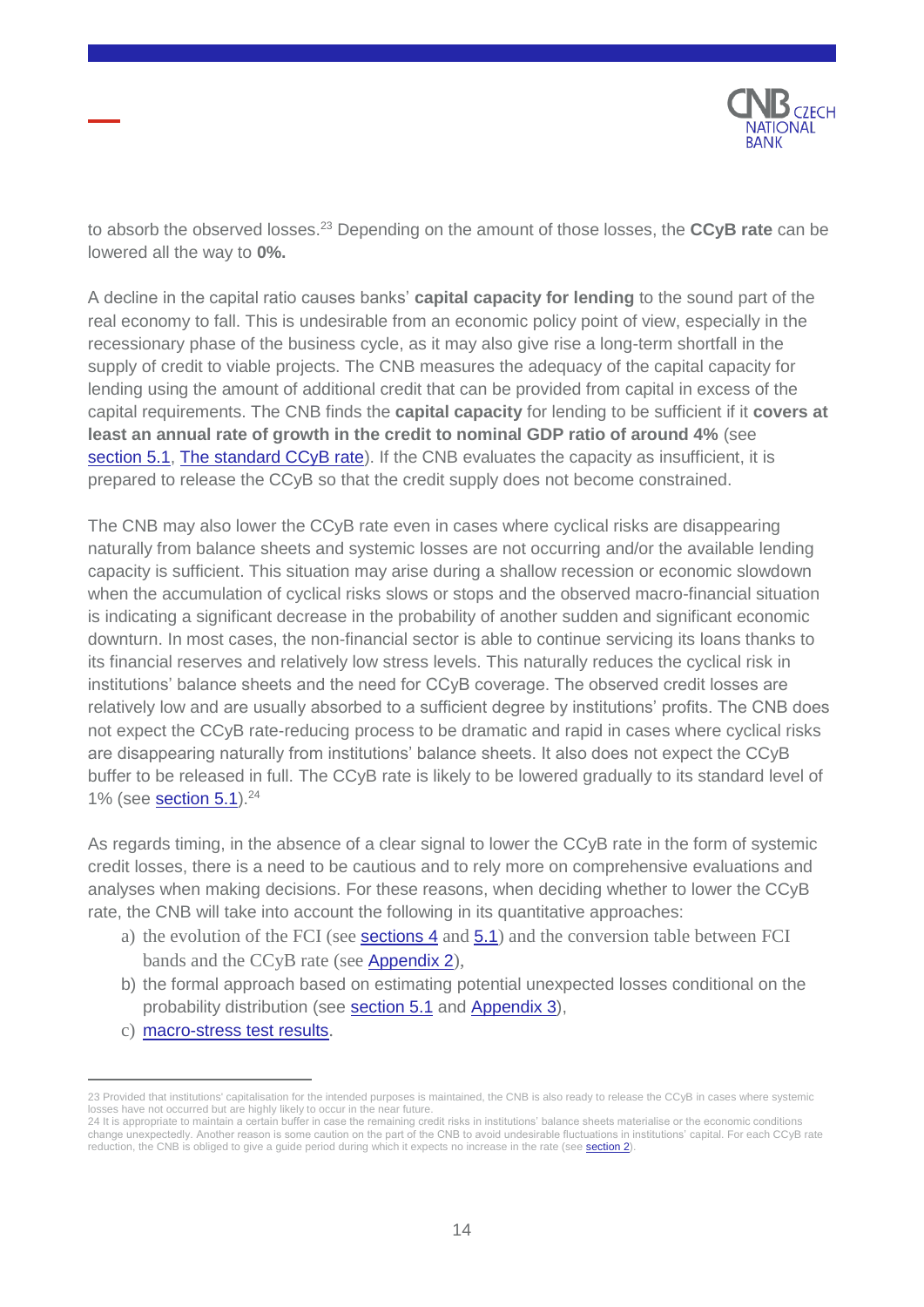

## <span id="page-14-0"></span>**6. Communications**

The CNB sets the CCyB rate for risk-weighted exposures in the Czech Republic on a quarterly basis and discloses the rate in a **press release.** The rate becomes legally binding on institutions on the publication of a [Provision of a general nature on setting the countercyclical capital buffer rate](https://www.cnb.cz/en/financial-stability/macroprudential-policy/the-countercyclical-capital-buffer/), which the CNB announces in a manner enabling remote access. At the same time, for easier traceability of past decisions and their justifications, the history of provisions issued is available on the CNB website under Financial stability – Macroprudential policy – [Countercyclical capital buffer](https://www.cnb.cz/en/financial-stability/macroprudential-policy/the-countercyclical-capital-buffer/). The text of the provision contains an evaluation of the current situation and the values of the key indicators used in making the decision. The CNB publishes more detailed analyses underlying its CCyB rate decisions semi-annually in its financial stability publications.

The CNB's decision on the level or recognition of the CCyB rate for risk-weighted exposures in other countries for institutions supervised by the CNB is issued by means of provisions of a general nature published on the CNB website, again under Financial stability – [Macroprudential policy –](https://www.cnb.cz/en/financial-stability/macroprudential-policy/the-countercyclical-capital-buffer/) [Countercyclical capital buffer](https://www.cnb.cz/en/financial-stability/macroprudential-policy/the-countercyclical-capital-buffer/).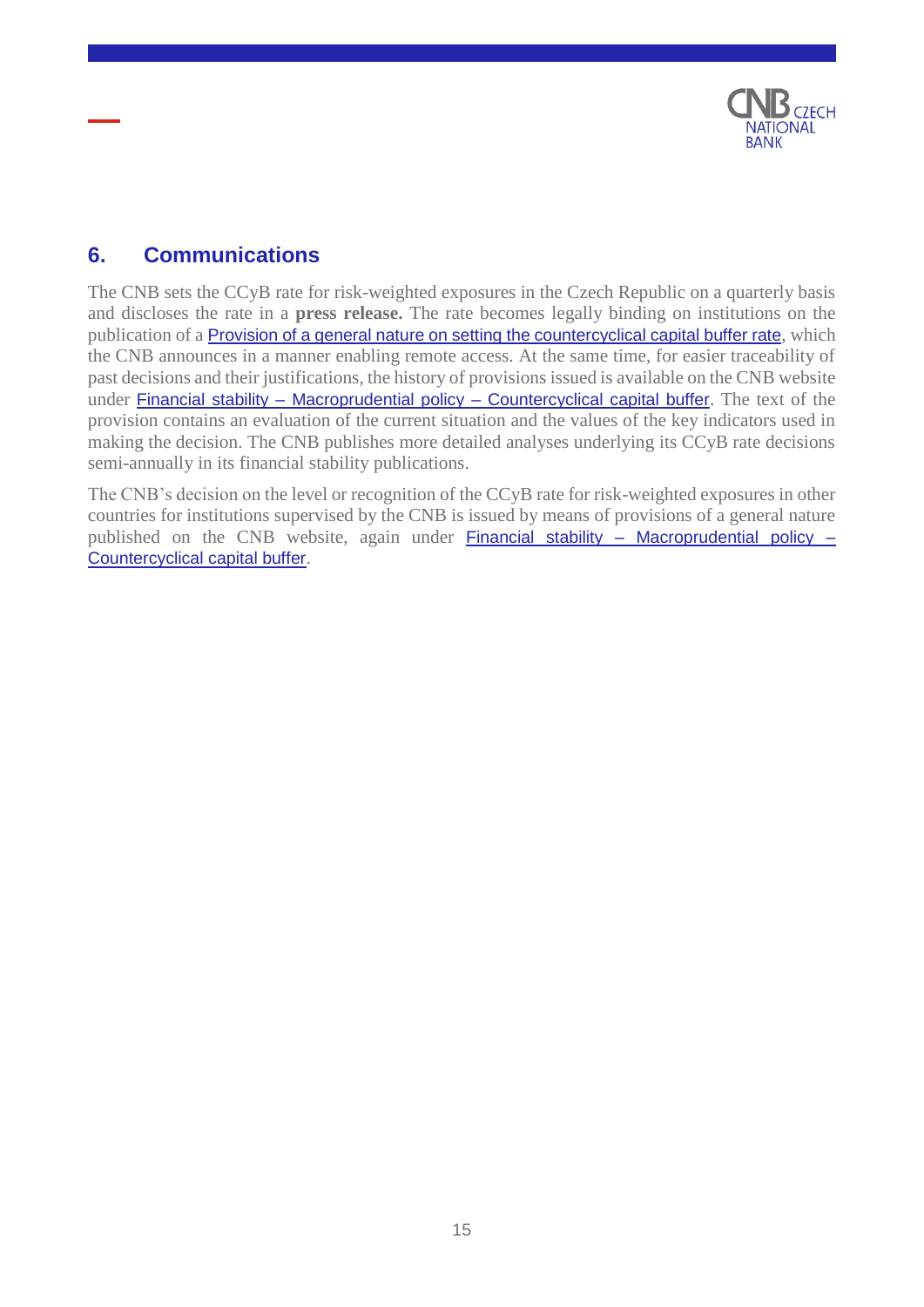

## <span id="page-15-0"></span>**Appendix 1: Credit-to-GDP gap**

The deviation of the credit-to-GDP ratio from its long-term trend – the credit-to-GDP gap – is the most widely used indicator for determining the position of the economy in the financial cycle. An increasing positive gap indicates excessively rapid credit growth with respect to the potential of the economy and the accumulation of systemic cyclical risks. Empirical studies<sup>25</sup> show that, for many countries, this gap has good signalling properties for identifying an impending financial crisis. For this reason, the size of the gap was chosen by the  $BCBS^{26}$  as the starting point for determining the optimal CCyB rate and subsequently became part of European law (Article 136(2) CRD). The ESRB also assessed the credit-to-GDP gap as an appropriate indicator of the financial cycle and, in a 2014 recommendation, $27$  required Member States to publish its value quarterly. In its financial stability publications, the CNB regularly emphasises that this approach does not provide a suitable guide to determining the position of the Czech economy in the financial cycle or the optimal CCyB rate. Recent ESRB documents have also pointed out some of its shortcomings,<sup>28</sup> in particular the insufficient ability of the basic methodology to indicate the true level of cyclical risks after a long period of credit expansion or in converging economies. The following paragraphs of this appendix summarise the key weaknesses of this indicator.

In the basic methodology, the trend of the credit-to-GDP ratio is estimated using an HP filter with a smoothing parameter (lambda) of 400,000. The advantage of this approach is that it is easy to apply. However, the weak link of the HP filter to economic theory and the excessive construction simplicity give rise to both statistical and economic issues.

From the statistical perspective, the significant revisions that are made to the estimate of the creditto-GDP gap at the end of the time series as new observations arise are particularly problematic in practice. The size of the deviation from the estimated trend in real time is thus subject to significant uncertainty.<sup>29</sup> The behaviour of the gap calculated according to the BCBS methodology based on the available data sample is illustrated for the Czech case in Chart 1.<sup>30</sup> It shows the trend estimate made with knowledge of the entire time series and the trend estimate based solely on the data available up to the given quarter (in real time). Estimated in real time, the gap implying the level of the rate was positive from the start of 2004 until the end of 2016, despite the occurrence of recessions in 2009 and 2013–2014 and an observed credit contraction. The real-time gap would

<sup>25</sup> See, for example, Drehmann, M., Juselius, J. (2014): Evaluating early warning indicators of banking crises: Satisfying policy requirements, International Journal of Forecasting, 30(3), pp. 759–780, and Drehmann, M., Yetman, J. (2018): Why you should use the Hodrick-Prescott filter – at least to generate credit gaps, BIS WP 744.

<sup>26</sup> BCBS (2010): Countercyclical capital buffer proposal, consultative document.

<sup>27</sup> ESRB (2014): Recommendation on guidance for setting countercyclical buffer rates.<br><sup>28</sup> Buch, C., Vogel, E., Weigert, B. (2018): Evaluating macroprudential policies, ESRB WP Series 76.

<sup>29</sup> The HP filter can be expressed in state-space form, which implies specific structural assumptions for the trend and cyclical components of the time series (see, for example, Harvey, A., Trimburt, T. (2008): Trend estimation and the Hodrick-Prescott filter, Journal of Japan Statistic Society, 38(1), pp. 41-49, and Harvey, A. (1989): Forecasting, structural time series models and the Kalman filter, Cambridge University Press), assumptions which are not met for typical macroeconomic series. The reasons for the significant revisions are also clear from the implied weights assigned to the individual observations at the end of the time series.

<sup>30</sup> Data for previous periods may also revised as new observations arrive. These revisions also have an effect on the estimated gap. In the illustrative example, however, we abstract from them and use the currently available revised data for the calculation.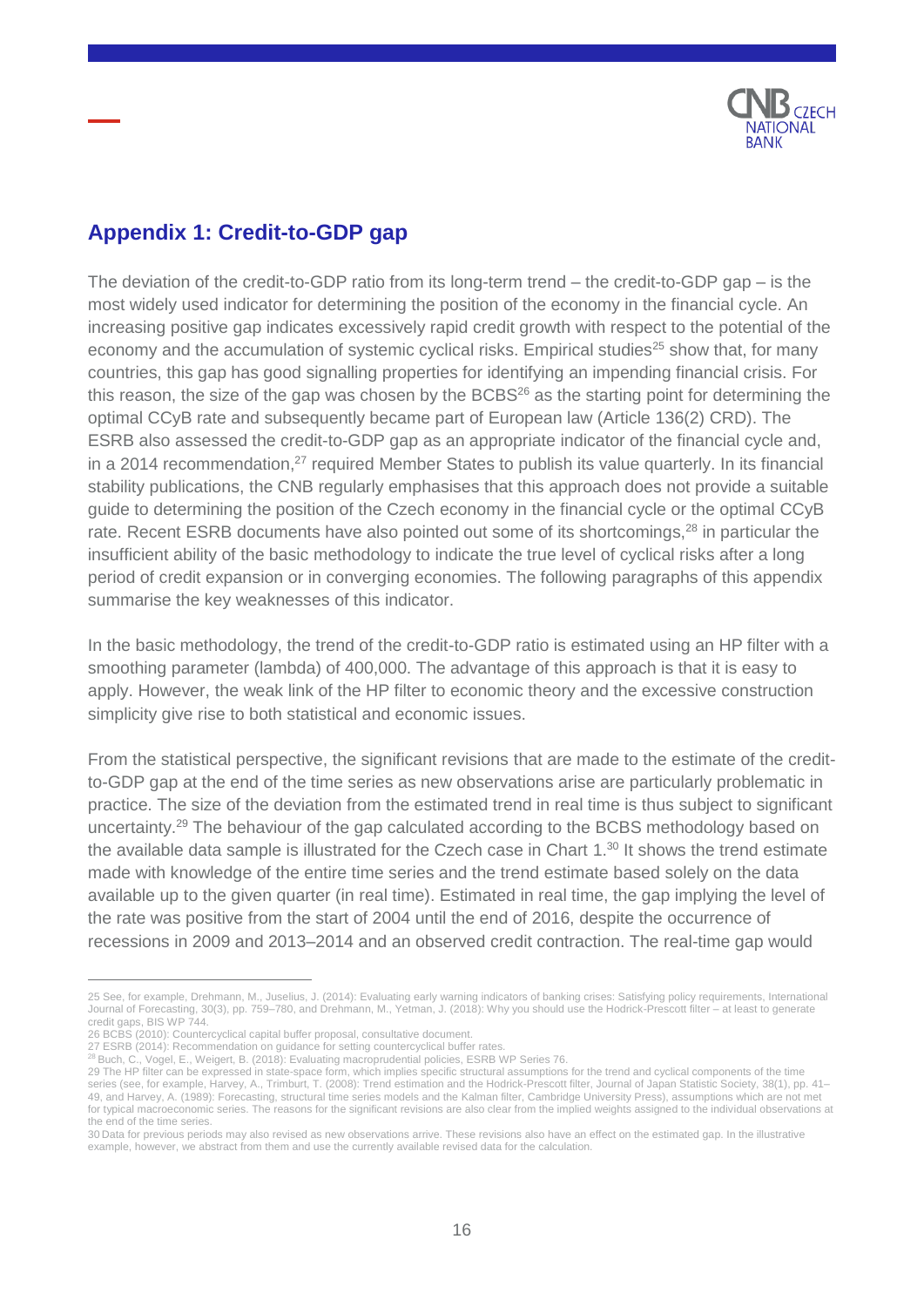

have implied a CCyB rate of 2.5% for most of the period. The gap obtained with knowledge of the entire time series, however, also fails to provide intuitive and economically plausible results.



(% of GDP)



#### **Chart 2: Comparison of the CCyB rate implied by the credit gap using calculations based on the entire time series and in real time** (% of total risk-weighted exposure)



#### Implied rate – gap estimate using entire time series

Source: CNB

Note: The implied rate does not take into account data revisions over time, and the latest available time series is used.

 $\overline{a}$ 

Long time series are needed in order to obtain economically meaningful results using the HP filter. Given the chosen smoothing parameter, it is recommended to completely drop from the assessment the size of the estimated gap in the first at least 15–20 years, as the results strongly depend on the cyclical position of the economy at the starting point of the time series.<sup>31</sup> In the case of short time series, the method gives a completely different picture of the cyclical risks observed above depending on the chosen starting date of the analysis. Given that data for the Czech Republic are only available from 1995 and that structural breaks are present in the first half of the time series, increased variability in the results continues to be observed depending on the specific choice of starting date (see Chart 3).<sup>32</sup>

time, and the latest available time series is used.

<sup>31</sup> See, for example, Drehmann, M., Tsatsaronis, K. (2014): The credit-to-GDP gap and countercyclical capital buffers: Questions and answers, BIS Quarterly Review, and Plašil, M., Seidler, J., Hlaváč, P. (2016): A new measure of the financial cycle: Application to the Czech Republic, Eastern European Economics, 54(4), pp. 296–318.

<sup>32</sup> The structural breaks are related, among other things, to the 1997 currency and banking crisis, when bad loans were transferred from the banking sector's balance sheets to the Czech Consolidation Agency until 2004. The clean-up of banking sector balance sheets caused a significant decrease that did not reflect a credit contraction.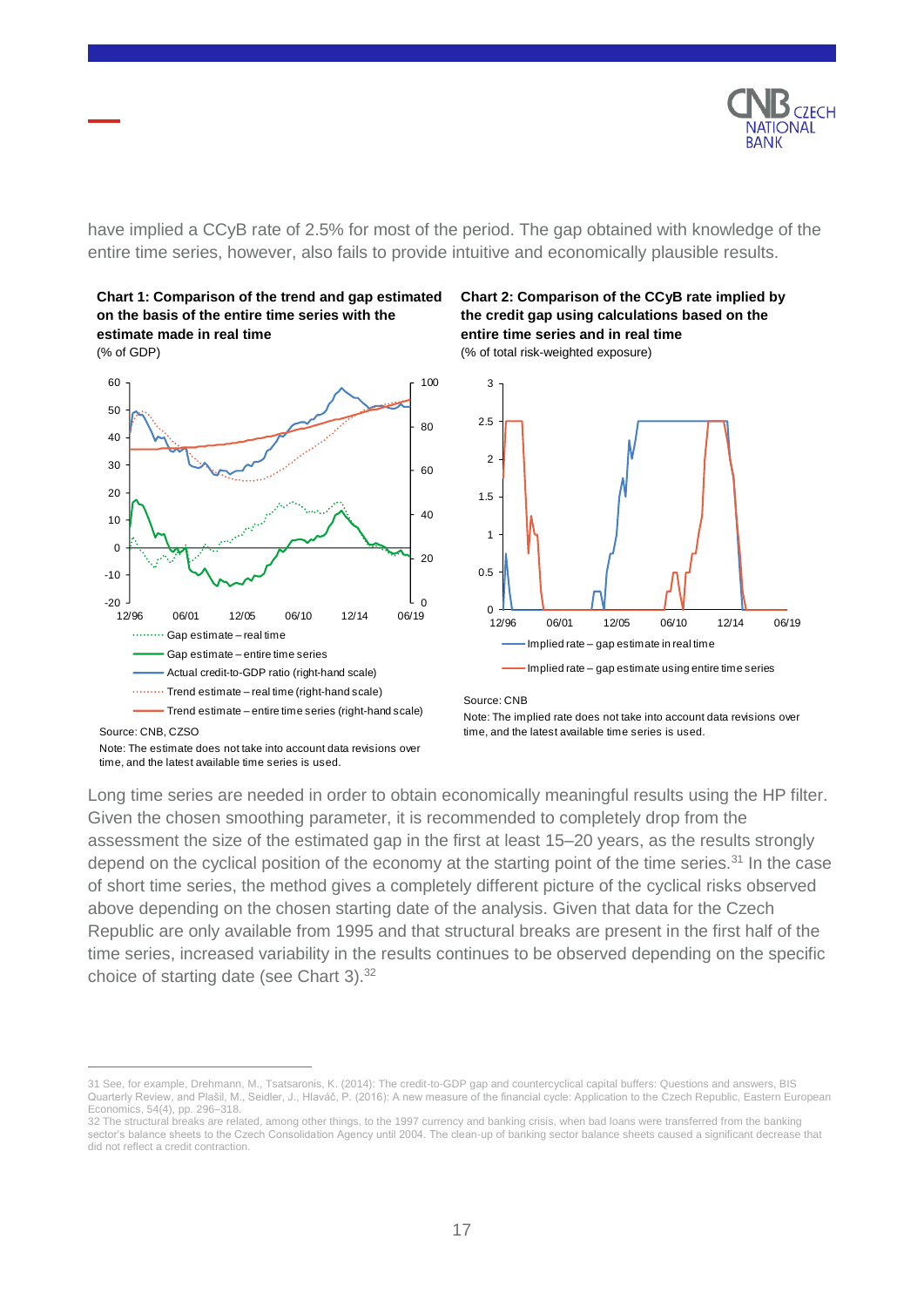

### **Chart 3: Effect of the choice of starting date on the trend component estimate**

(% of GDP)



Note: Estimate using the entire time series.

 $\overline{a}$ 

#### **Chart 4: Effect of changes in loan portfolio structure on the stock of loans and the size of the corresponding gap** (CZK billions)



Source: CNB

Note: The illustrative example assumes the same initial loan stock and the same amount of new loans in all quarters for both variants, but a gradual change in loan portfolio structure towards long-term debt (mortgage loans). The loan structure at the start and end of the time series corresponds to the actual ratio of corporate to household debt. The same fixed interest rate is used for loans to corporations and households over the entire time series.

The structural breaks in the Czech Republic are accompanied by a natural process of financial deepening, an increase in the share of economic agents with credit and, for example, by an overall change in the loan portfolio towards mortgage loans.<sup>33</sup> Because of its simplicity of construction, the HP filter does not distinguish between the effects of these changes and excessive lending and may misinterpret the natural part of the credit growth as being a result of the financial cycle (see Chart 4). The implicit property of the HP filter whereby its application to typical macroeconomic time series leads to a stationary deviation from the trend component is also problematic for convergence economies. This assumption may not be met, at least for converging economies, and the sustainable level of debt may be above the default level of private non-financial sector debt for an extended period in the initial years of convergence.<sup>34</sup>

The outcomes of the recommended methodology are also difficult to defend in some phases of the financial cycle. The time series of debt is a stock variable and changes only slowly over time. It

<sup>33</sup> Mortgages are of a long-term nature and stay in banking sector balance sheets for longer. All other things being equal (with equally large volumes of new business), the pace of growth of the stock of credit/debt rises as the weight of mortgages in banks' loan portfolios increases. 34 Geršl, A., Seidler, J. (2011): Credit growth and capital buffers: Empirical evidence from Central and Eastern European countries, Research and Policy Note, CNB.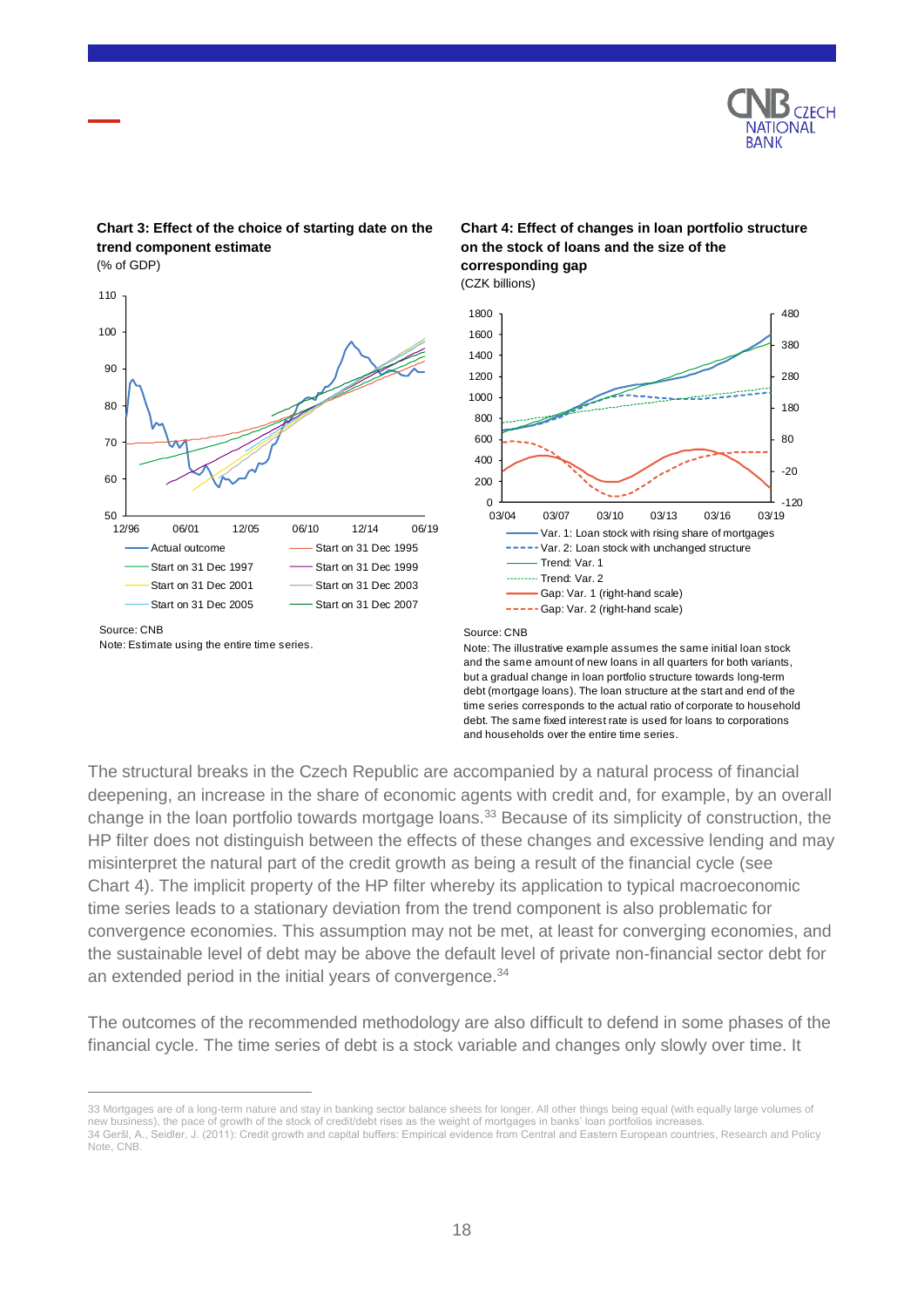

therefore takes quite some time for either a positive or negative gap to close, regardless of the current level of financial risks. As a result, the size of the gap cannot describe the cyclical risks immediately after the peak of the expansionary phase of the financial cycle occurs or after a deep recession has faded away, when new cyclical risks are already emerging, while the gap remains highly negative.

Besides the statistical shortcomings, one also needs to take into consideration the fact that the trend component estimated on the basis of the HP filter has no direct economic interpretation and does not take sufficient account of the structural characteristics of the economy. In the estimate of the long-term trend, it thus overlooks the effect of demographic factors, interest rates and the fact that the current level of debt is affected by the repayment of old debt in addition to new loans. The repayment profile and thus the evolution of the stock of loans in institutions' balance sheets is influenced both by past interest rates (see Chart 5) and by the specific path of loans granted in the past (see Chart 6). Abstracting from this effect may significantly distort the level of real cyclical risks in real time. The interest rate path not only affects debt repayment, but also has a direct impact on the evolution of sustainable debt over time. If nominal interest rates have been declining in the long term and their return to the former average is not guaranteed, this has an impact on the safe level of the debt that the private non-financial sector is able to service at a given level of income. A decrease in interest rates at a constant level of debt implies a lower ratio of debt servicing costs to income and hence generally more safely repayable debt.



(%; right-hand scale: pp)









Source: CNB

Note: In both variants, the stock of loans is the same at the moment when new loans continue along an identical path (separated by the vertical line).

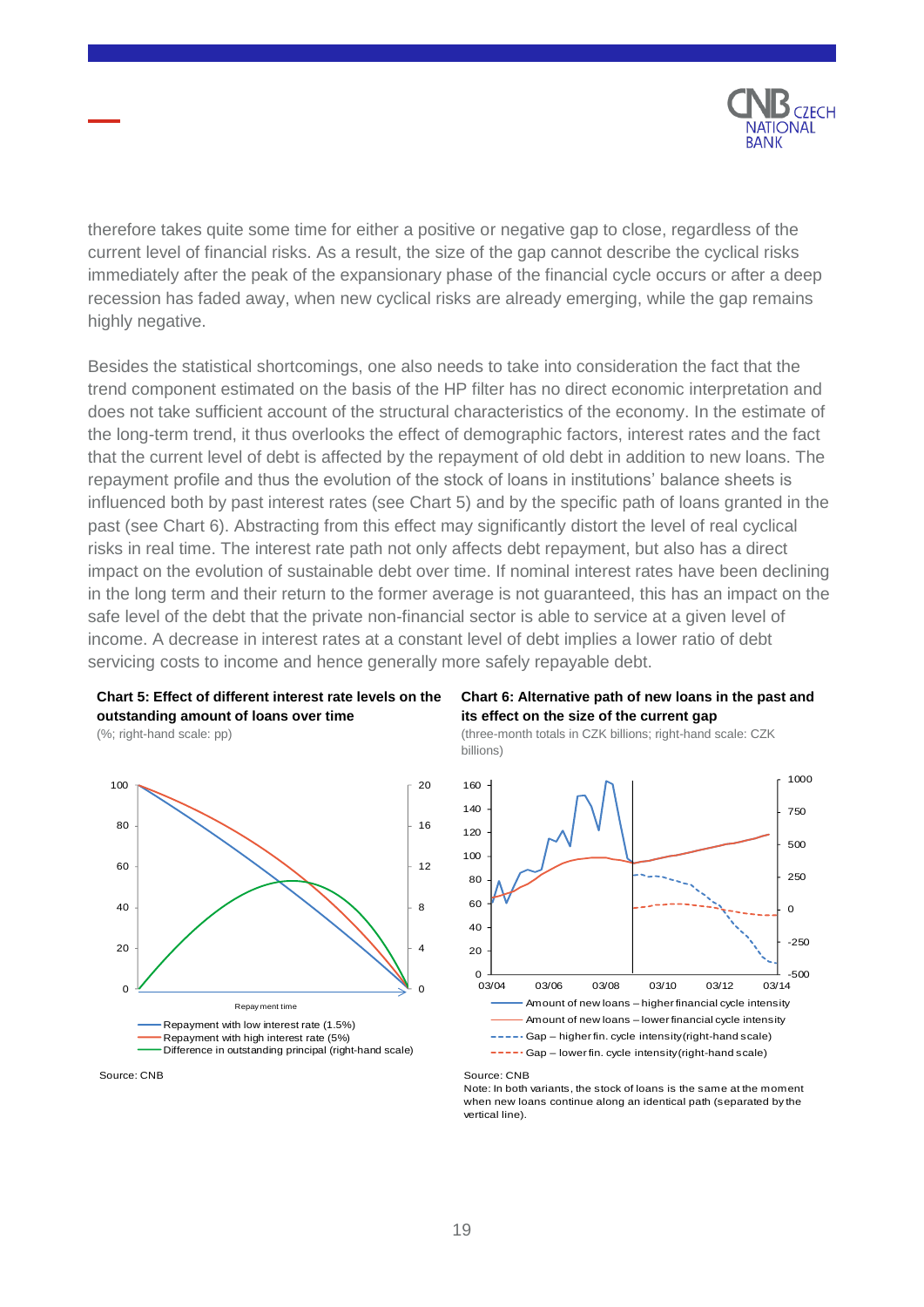

## <span id="page-19-0"></span>**Appendix 2: Financial Cycle Indicator**

 $\overline{a}$ 

The composite financial cycle indicator (FCI) was designed to determine the extent of new cyclical risks, encompassing both supply and demand factors. The construction method is based on Holló et al. (2012).<sup>35</sup> The components of the indicator were selected on the basis of the results of empirical studies and expert judgement<sup>36</sup> and should cover the widest possible range of financial risks in the real economy. The FCI is composed of the following sub-indicators:

**Credit growth:** Excessive credit growth is one of the best explanatory variables for future problems in the financial sector.<sup>37</sup> In the expansionary phase of the financial cycle, the general optimism of consumers and firms is often accompanied by high quantities of lending. Lenders who are willing to lend to riskier clients may also suffer from short sightedness (Brandão–Marques et al., 2019<sup>38</sup>). Credit growth is represented in the FCI by the 12-month moving sum of new loans for the household sector and the non-financial corporations sector separately.

**Property prices:** The onset of financial crises is usually associated with sharp growth in property prices and the formation of a property market bubble.<sup>39</sup> High optimism and cheap financing can lead to property prices becoming overvalued and create a spiral between property prices and house purchase loans. The rapid return to equilibrium usually has a negative impact on banking sector balance sheets. The year-on-year change in the property price index published by the CZSO is used to capture the dynamics of the property market.

**Debt sustainability:** The ratio of household and corporate debt to disposable income/gross operating surplus has a tendency to grow in the expansionary phase of the financial cycle. In this phase, economic agents may incorrectly assess their future income situation and take on too much debt. If borrowers' income situation turns out worse than they expected, they will often become insolvent. In converging economies, including the Czech Republic, the relative debt level of the private sector is constantly rising, so falling risk aversion is measured using year-on-year changes, i.e. using the rate of growth of debt relative to income. Owing to the short time series available, total debt is proxied for now by bank loans only (which are currently the main source of external financing in the Czech Republic).

<sup>35</sup> Holló, D., Kreimer, M., Lo Duca, M. (2012): CISS – A composite indicator of systemic stress in the financial system, ECB WP Series 1426 36 For more on the motivation for the selection of each indicator, see Plašil, M., Seidler, J., Hlaváč, P. (2016): A new measure of the financial cycle: Application to the Czech Republic, Eastern European Economics, 54(4), pp. 296–318.

<sup>37</sup> See Drehmann, M., Borio, C., Tsatsaronis, K. (2012): Characterising the financial cycle: Don't lose sight of the medium term!, BIS WP 380, and Babecký, J., Havránek, T., Matějů, J., Rusnák, M., Šmídková, K., Vašíček, B. (2013): Indicators of crisis incidence: Evidence from developed countries, Journal of International Money and Finance 35(C), pp. 1–19.

<sup>38</sup> Brandão-Marques, L., Chen, Q., Raddatz, C., Vandenbussche, J., Xie, P. (2019): The riskiness of credit allocation and financial stability, IMF WP. 39 This relationship is described in more detail by, for example, Giese, J., Andersen, H., Bush, O., Castro, C., Farag, M., Kapadia, S. (2013): The credit-to-GDP gap and complementary indicators for macroprudential policy: Evidence from the UK, mimeo, Drehmann, M., Borio, C., Tsatsaronis, K. (2012): Characterising the financial cycle: Don't lose sight of the medium term! BIS WP 380, and Rünstler, G., Vlekke, M. (2016): Business, housing and credit cycles, ECB WP Series 1915.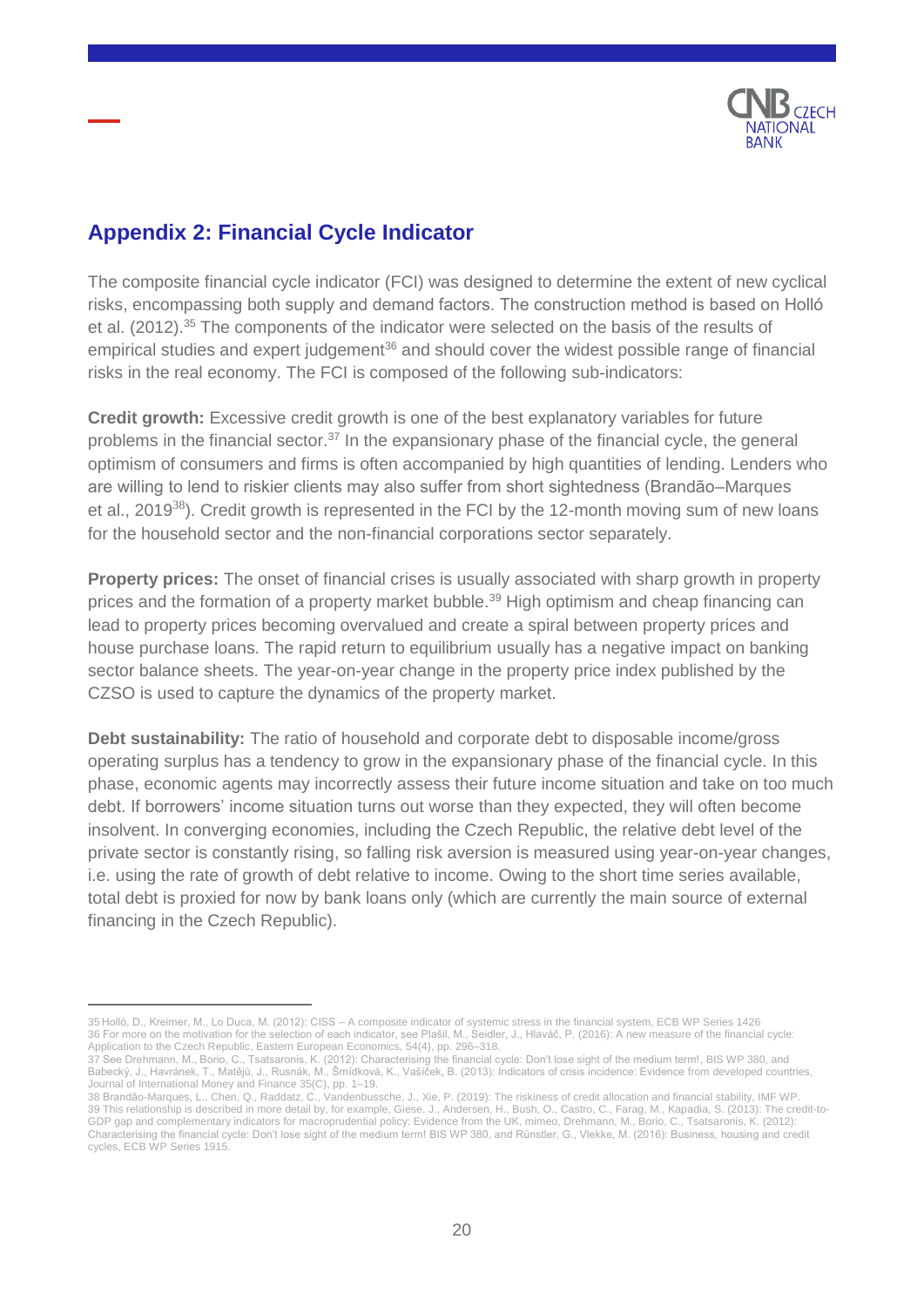

**Lending conditions:** Lending conditions characterise financial risk perceptions on the credit supply side. At times of heightened market optimism, banks encourage less creditworthy clients to borrow by relaxing their lending conditions through lower risk mark-ups on interest rates. At times of high risk aversion, by contrast, banks have a tendency to tighten their lending conditions too much and restrict the supply of credit to the sound part of the real economy. As the bank lending survey in the Czech Republic has too short a history,<sup>40</sup> the lending conditions are approximated using the difference between the interest rate on client loans (separately for households and nonfinancial corporations) and the three-month PRIBOR. This approximation relatively reliably reproduces the results of the euro area survey.<sup>41</sup>

**Stock index:** The stock index provides an overall picture of the current investment sentiment among market participants, although its evolution is linked primarily with the economic cycle.<sup>42</sup> The value of the PX stock index is included in the FCI.

**Adjusted current account deficit-to-GDP ratio:** The current account deficit indicates how much more is saved than invested in the economy. A negative current account thus implies imports of capital from abroad and may be a source of growth in imbalances and future problems repaying loans.<sup>43</sup> The current account deficit sub-indicator is further adjusted for the balance of reinvested earnings. 44

To ensure that the input time series are mutually comparable, the components are first transformed into the interval  $(0, 1)$  using the kernel estimate of the distribution function,  $45$  where zero corresponds to the trough of the financial cycle and one to the peak. The aggregation of the subindicators into the FCI captures both the time dimension of risk and the cross-sectional dimension of risk (the correlations between all the sub-indicators). The time dimension of risk is given by the magnitude of the sub-indicators themselves. The time series have differing importance for the final FCI value. The weights of the sub-indicators were calibrated to best predict credit losses six quarters ahead (see Table 2<sup>49</sup>).

The evolution of the cross-sectional dimension of risk is represented by the time-varying correlations between the FCI input variables. The stronger are the correlations between them, the higher is the FCI and the stronger is the signal sent out about the overall nature of the observed cyclical risks.<sup>46</sup> This implies that the sub-indicators that show a strong positive correlation with each other have the strongest upward effect on the FCI. In the case of perfect correlation between all the input variables, the FCI would attain its highest possible value with respect to the values of the sub-indicators.

<sup>40</sup> <https://www.cnb.cz/en/statistics/bank-lending-survey/> Plašil, M., Radkovský, Š., Řežábek, P. (2013)[: Modelling bank loans to non-financial corporations,](https://www.cnb.cz/export/sites/cnb/en/financial-stability/.galleries/fs_reports/fsr_2012-2013/fsr_2012-2013_article_v.pdf) CNB thematic article.

<sup>42</sup> Borio, C. (2012): The financial cycle and macroeconomics: What have we learnt? BIS WF

<sup>43</sup> Especially when the investment is financed by portfolio investment of a short-term, speculative nature.

<sup>44</sup> Plašil, M., Seidler, J., Hlaváč, P. (2016): A new measure of the financial cycle: Application to the Czech Republic, Eastern European Economics, 54(4), p. 296–318.

<sup>45</sup> The source method described in Holló, D., Kremer, M., Duca, M. L. (2012). CISS – A composite indicator of systemic stress in the financial system, ECB WP No. 1426, works with a simple estimate of the empirical distribution function.

<sup>46</sup> This property is useful for setting the CCyB, which is a broad tool and should respond to general growth in optimism and risk-taking in the economy.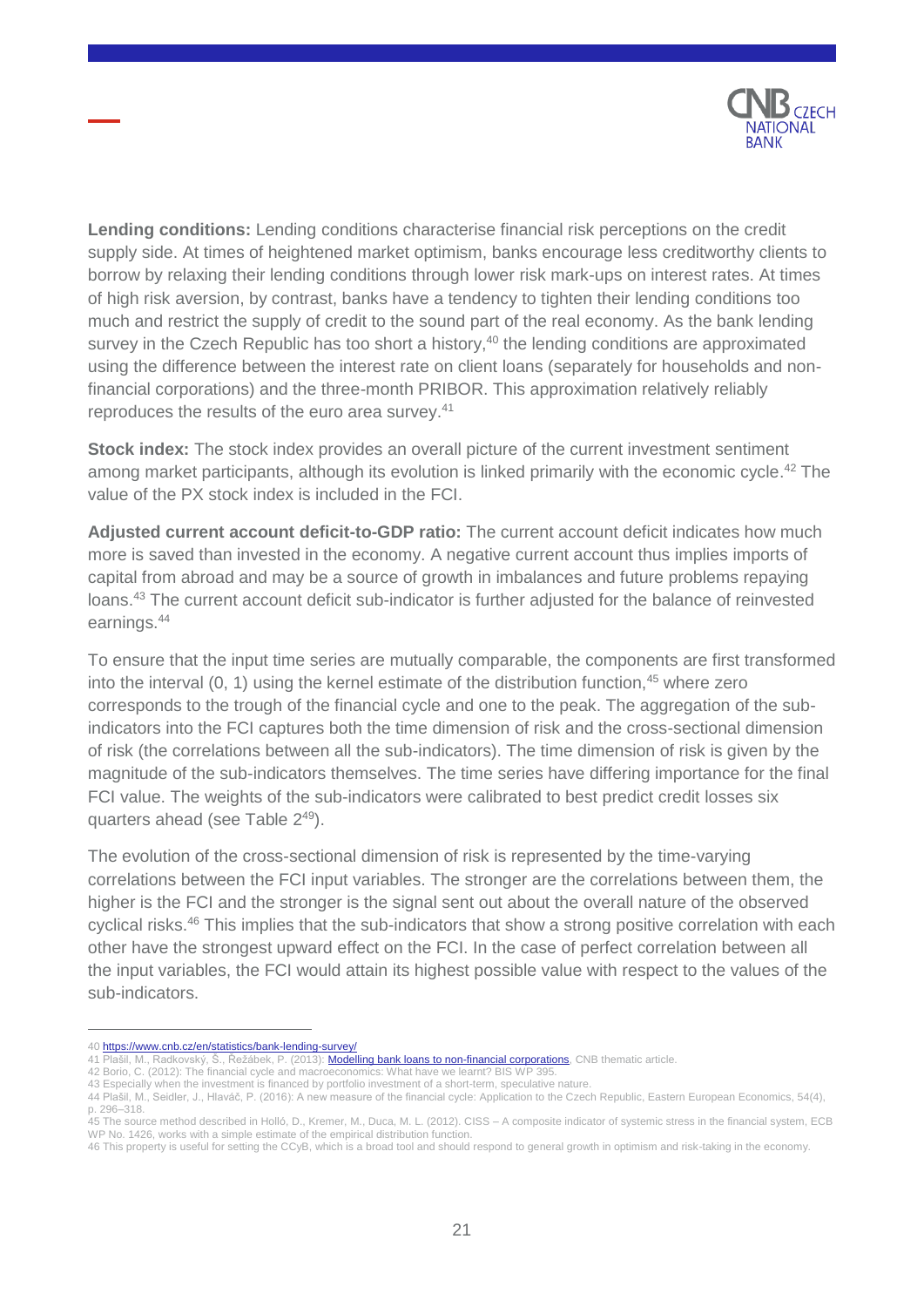

#### **Table 2: FCI input variables**

| Variable name                                              | Weights in<br><b>FCI</b> | Data source |
|------------------------------------------------------------|--------------------------|-------------|
| 12-month moving sum of loans to households                 | 35%                      | <b>CNB</b>  |
| 12-month moving sum of loans to non-financial corporations | 27%                      | <b>CNB</b>  |
| Property price inflation                                   | 9%                       | <b>CZSO</b> |
| Debt growth/disposable income of households                | 8%                       | CNB, CZSO   |
| Debt growth/operating surplus of firms                     | 7%                       | CNB, CZSO   |
| Interest rate spread for households                        | 5%                       | <b>CNB</b>  |
| Interest rate spread for firms                             | 5%                       | <b>CNB</b>  |
| PX index                                                   | 2%                       | <b>PSE</b>  |
| Adjusted current account deficit/GDP                       | 2%                       | CNB, CZSO   |
| Source: CNB                                                |                          |             |

The CNB uses the FCI when considering the level of the CCyB rate. Table 3 shows the indicative relationship between the FCI values and the CCyB rate. The presented relationship can be formally derived by adopting a set of assumptions, two of which exert a decisive influence on it. The first is that the maximum observed FCI value from the peak of the previous cycle in mid-2008 corresponds to a rate of  $2.5\%$ <sup>47</sup> The second is that the median of the sub-indicators entering the FCI calculation corresponds to a kind of "equilibrium" situation where the financial cycle is not significantly subdued and significant cyclical risks are not being taken. The FCI is constructed using a quadratic system of weights,<sup>48</sup> so the conversion between FCI values and the CCyB rate is non-linear. A consequence of this property is that the bands of FCI values are not necessarily of the same width for all the rates, and it does not hold that an increase in the FCI values leads to a proportional change in the rate. The conversion of the FCI value into the CCyB rate should be taken as a guide, and other aspects of the economic environment should also be taken into account in setting the rate itself. As of the second quarter of 2019, for example, an FCI of 0.15 implied a CCyB rate of 1% using the conversion table (see Table 3).

| <b>Range of FCI values</b> | <b>CCyB</b> rate |          |
|----------------------------|------------------|----------|
| from                       | to               |          |
| n                          | 0.09             | $0.00\%$ |
| 0.09                       | 0.11             | 0.25%    |
| 0.11                       | 0.12             | 0.50%    |
| 0.12                       | 0.15             | 0.75%    |
| 0.15                       | 0.17             | 1.00%    |
| 0.17                       | 0.19             | 1.25%    |
| 0.19                       | 0.22             | 1.50%    |
| 0.22                       | 0.26             | 1.75%    |
| 0.26                       | 0.29             | 2.00%    |
| 0.29                       | 0.33             | 2.25%    |
| 0.33                       |                  | 2.50%    |

 $\overline{a}$ 

#### **Table 3: Conversion table between FCI values and the CCyB rate**

<sup>47</sup> With the benefit of hindsight, it can be said that in the Czech economy, as in many other developed countries, the financial expansion that occurred just before the start of the global financial crisis was so strong that if the CCyB had been available as a macroprudential policy instrument, it would have required the setting of the "upper-bound" rate of 2.5% at least.

<sup>48</sup> Hájek, J., Frait, J., Plašil, M. (2017): [The countercyclical capital buffer in the Czech Republic,](https://www.cnb.cz/export/sites/cnb/en/financial-stability/.galleries/fs_reports/fsr_2016-2017/fsr_2016-2017_article_i.pdf) CNB thematic article.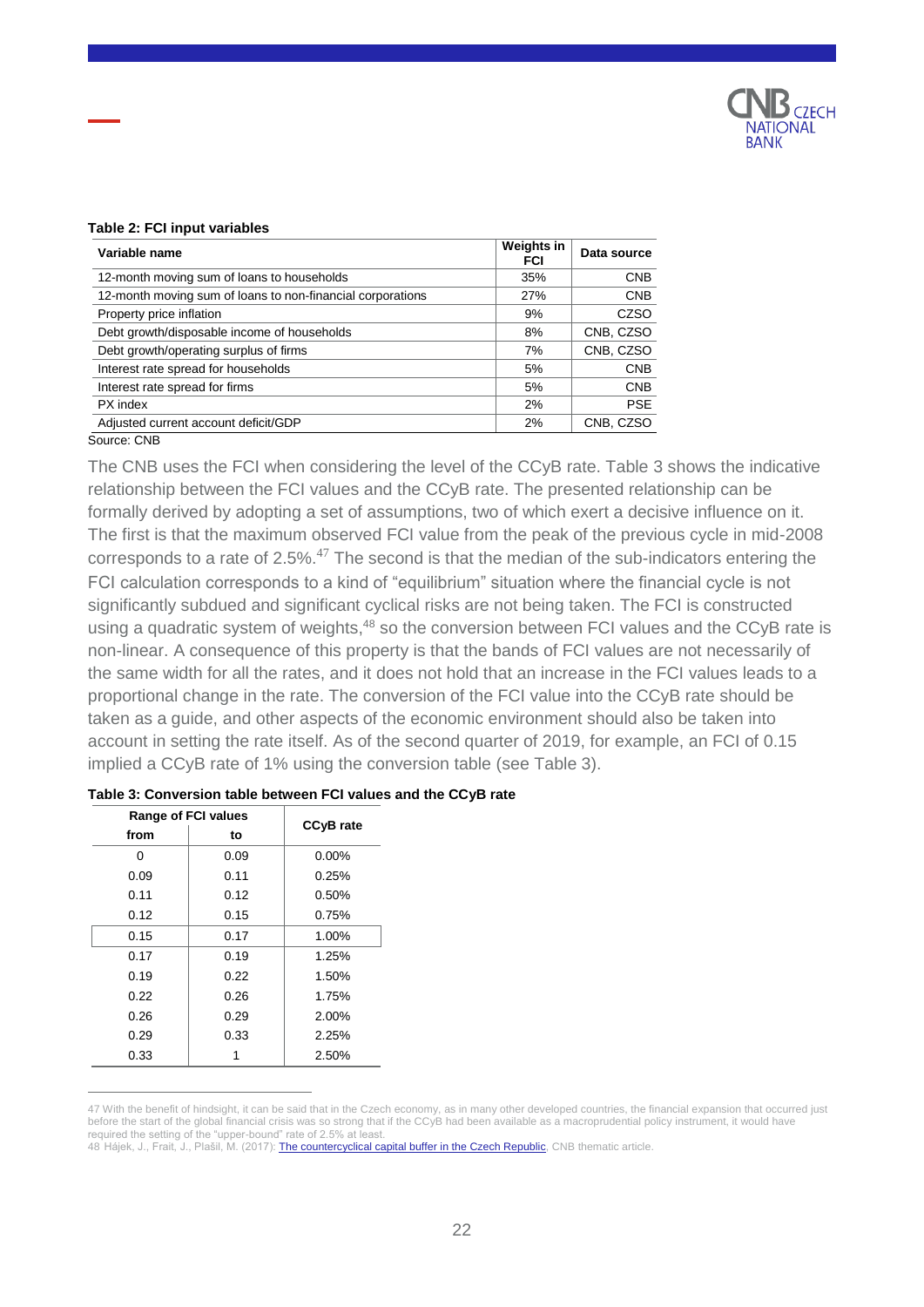

### <span id="page-22-0"></span>Source: CNB **Appendix 3: Conditional credit loss distribution<sup>49</sup>**

The construction of the conditional credit loss probability distribution is based on banking sector stress testing. The purpose of stress testing is to verify the resilience and quantify the credit losses of the banking sector in the chosen stress scenario. The CCyB rate should cover the unexpected credit losses associated with the materialisation of less likely, less favourable scenarios (see Chart 7). The conditional distribution takes into account the fact that the probability of scenarios implying higher credit losses changes over the financial cycle.

#### **Chart 7: Conditional credit loss distribution**



Source: CNB

 $\overline{a}$ 

The main credit segments of the private non-financial sector (loans to non-financial corporations, loans to households for house purchase and loans to households for consumption) enter the calculation of credit losses, which form the basis for the construction of the conditional distribution. The size of the losses in the scenario are obtained on the basis of the projected growth of the said credit aggregates, the default rate and the average loss given default (LGD) for each credit segment.

A large number of alternative projections are simulated using the maximum entropy bootstrap method,<sup>50</sup> and the range of the cumulative losses is quantified for each path. The expected losses (the losses realised in the baseline scenario; see Chart 7, (1)) represent the median of the

Note: (1) expected losses (losses realised in baseline Scenario); (2) 99% quantile of loss probability distribution.

<sup>49</sup> This entire appendix relates to loan impairment losses.

<sup>50</sup> Vinod, H. D. (2006): Maximum entropy ensembles for time series inference in economics, Journal of Asian Economics, 17(6), pp. 955–978.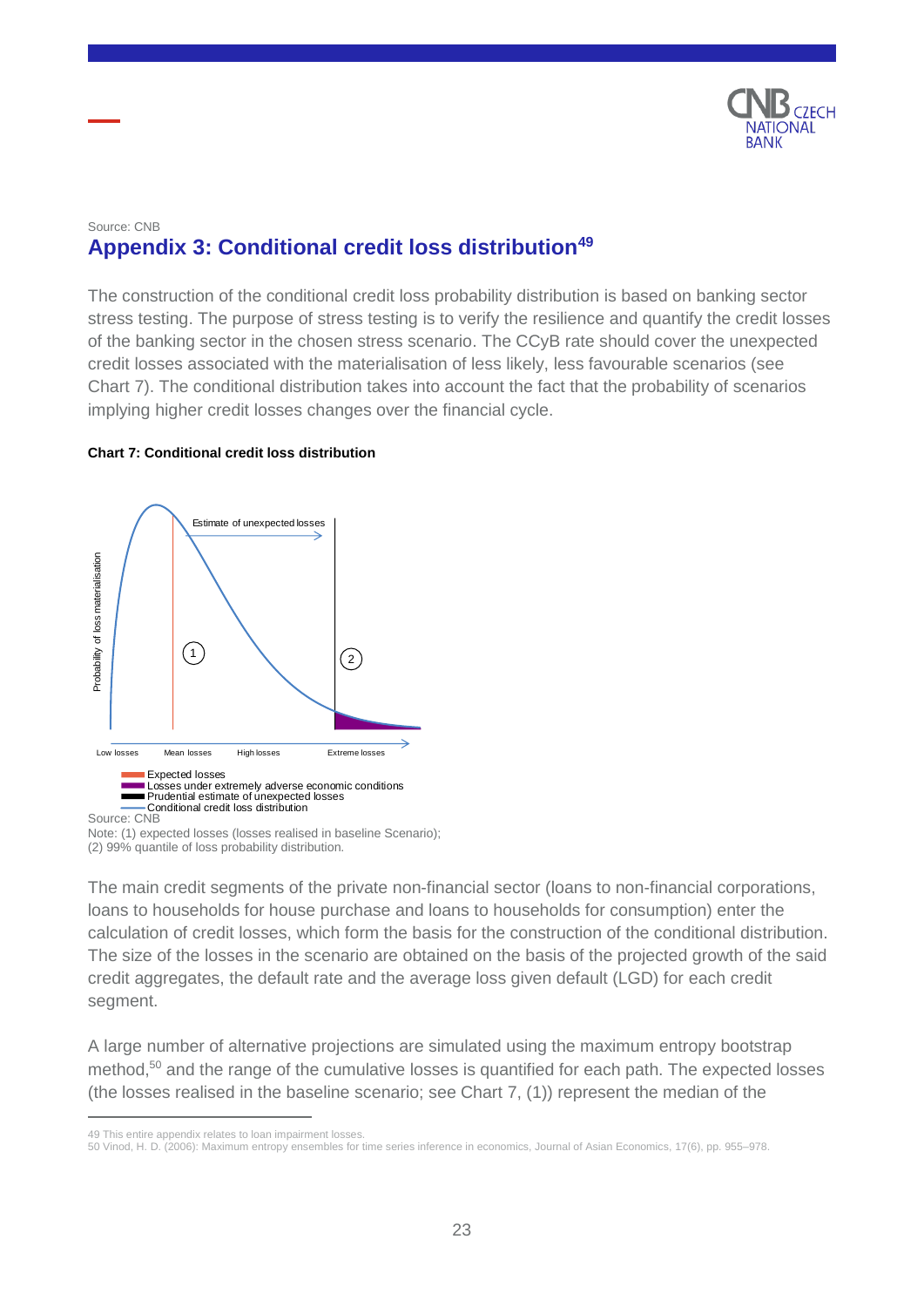

distribution so obtained. The difference between the unlikely scenario (a high quantile of the conditional distribution) and the mean credit loss represents the unexpected losses for which the CCyB should be created. The specific shape and variance of the distribution is influenced by the current phase of the financial cycle (defined in the model by the last eight known FCI values). Put simply, the further along the economy is in the financial cycle, the greater is the likelihood of higher losses due to an increase in the probability of default, the LGD and the absolute size of the credit exposures.

The estimation of the average LGD from the individual credit segments takes place outside the main model and depends on the current position in the credit cycle and on a set of explanatory variables for each credit segment (for example, the overvaluation of house prices is the key explanatory variable for the LGD for loans to households for house purchase). The upper bound on the LGD value is then the estimate from the adverse scenario of the macroprudential test.

When deciding on the CCyB rate, the macroprudential authority has a preferred level of prudence. The CNB applies a cautious approach in an effort to cover even unlikely credit losses. It therefore sets the size of the potential unexpected losses as the difference between the 99% quantile of the probability distribution (see Chart 7, (2)) and the median of the same (the expected losses). The CCyB rate covering the unexpected losses resulting from the current phase of the financial cycle then corresponds to the estimated size of the unexpected losses relative to risk-weighted assets. When actually setting the CCyB rate, however, it is vital to consider all aspects of the economic situation rather than applying a mechanistic approach.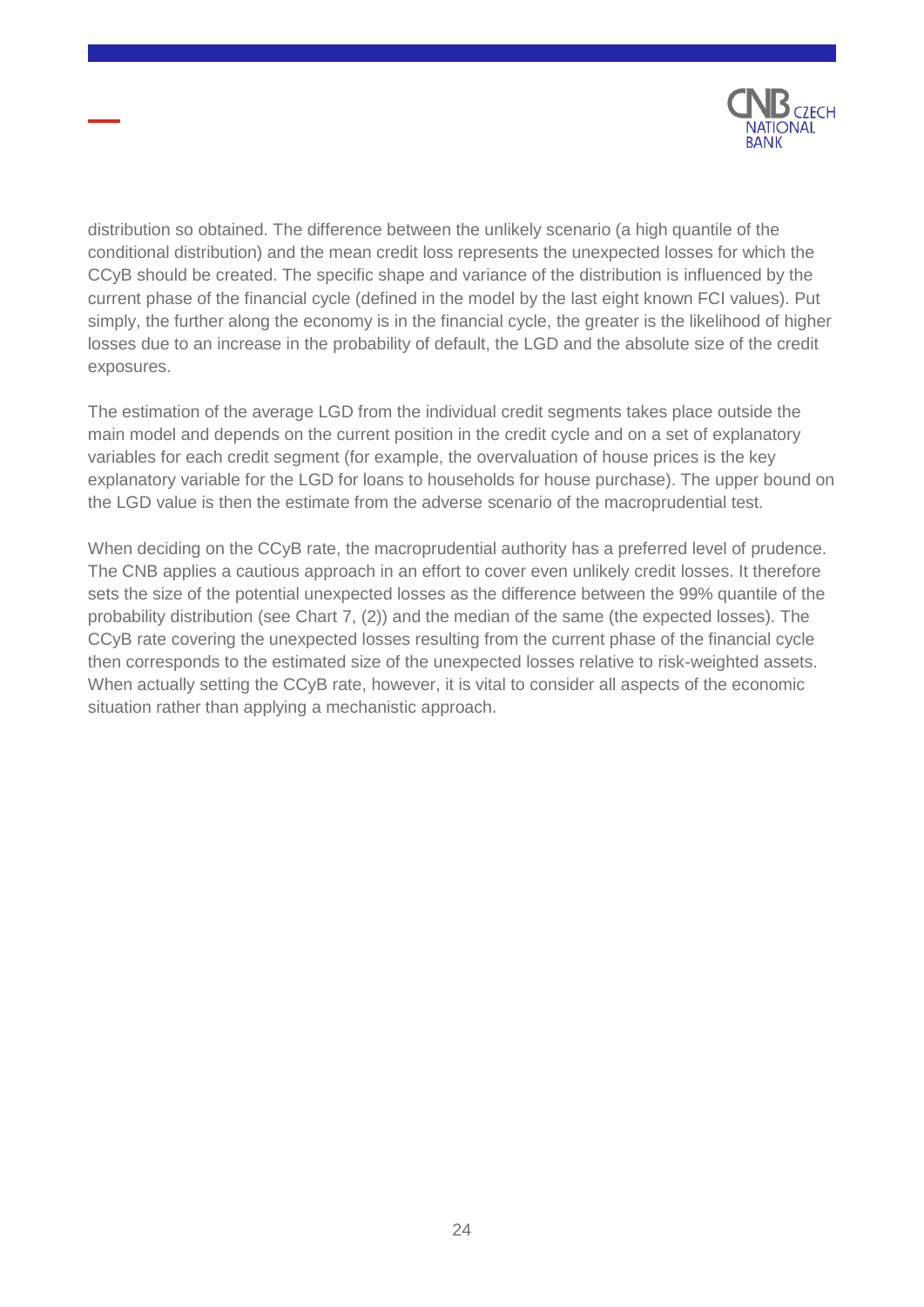

## <span id="page-24-0"></span>**Appendix 4: Composite Indicator of Systemic Stress**

The Composite Indicator of Systemic Stress (CISS) for the Czech Republic (see Chart 8) is compiled by aggregating financial data for the money market, the government bond market, the equity market, the foreign exchange market and financial intermediaries (see Figure 2).



#### **Chart 8: CISS for the Czech Republic**

(0 minimum, 1 maximum; a higher value means greater stress)

#### Source: CNB

Note: Smoothed eight-week moving average (i.e. the average of the current value and seven lagged values).

#### **Figure 2: Procedure for calculating the CISS for the Czech Republic**



Source: CNB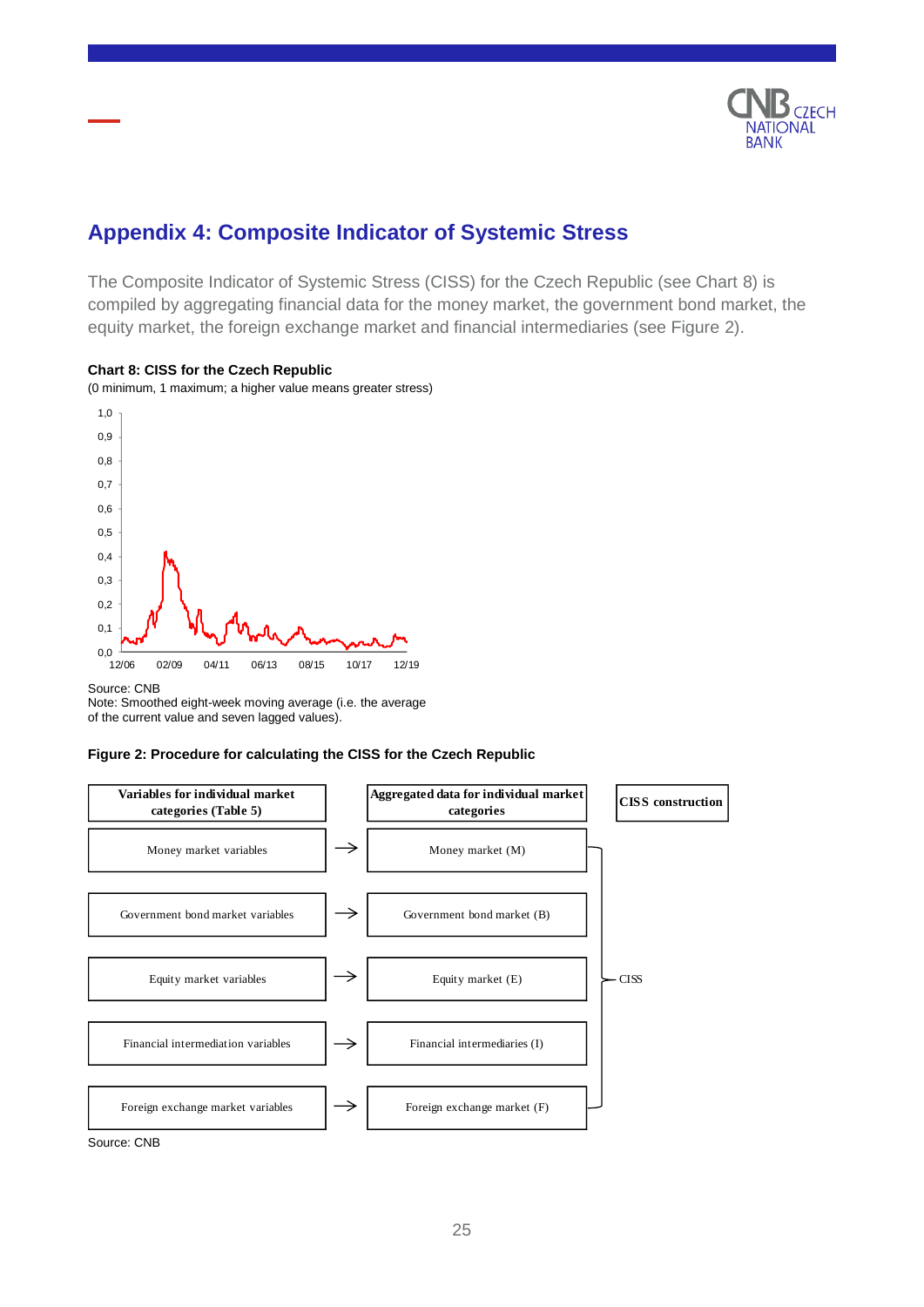

The CISS for the Czech Republic is calculated using daily data (see Table 4) since 1 January 1999, from which weekly variables are compiled for each financial market category (see Table 5). To obtain the aggregate index value, the arithmetic mean of the individual variables for each market category is calculated (see Figure 2). The construction of the CISS is based on Holló et al.  $(2012)^{51}$  and Adam and Benecká (2013).<sup>52</sup> The weights for the market categories are set as identical, and the EWMA method with a smoothing parameter of 0.93 is used to obtain the correlations between the market categories.

| Category | Data by source                                                 | <b>Ticker</b>         | <b>Source</b> |
|----------|----------------------------------------------------------------|-----------------------|---------------|
| М        | <b>3M PRIBOR</b>                                               | PRIB03M Index         | Bloomberg     |
|          | <b>EONIA Index</b>                                             | <b>CZEOINDX Index</b> | Bloomberg     |
| B        | 10Y GBOND                                                      | CZBRYLD(RY)           | Refinitiv     |
|          | 10Y IRS                                                        | TRCZ610               | Refinitiv     |
|          | CZECH REP. DS NON-FINANCIAL - TOT RETURN IND                   | TOTLICZ(RI)           | Refinitiv     |
| F        | CZECH REP. DS NON-FINANCIAL - TOT RETURN IND                   | TOTMKCZ(RI)           | Refinitiv     |
|          | CZ BENCHMARK 10 YEAR DS GOVT. INDEX - TOT<br><b>RETURN IND</b> | BMCZ10Y(RI)           | Refinitiv     |
|          | CZECH REP.-DS Banks - TOT RETURN IND                           | BANKSCZ(RI)           | Refinitiv     |
|          | CZECH REP.-DS Financials - TOT RETURN IND                      | FINANCZ(RI)           | Refinitiv     |
|          | CZK/USD                                                        | <b>PRUSDSP</b>        | Refinitiv     |
| F<br>М   | <b>3M PRIBOR</b>                                               | PRIB03M Index         | Bloomberg     |
|          | <b>EONIA Index</b>                                             | <b>CZEOINDX Index</b> | Bloomberg     |

#### **Table 4: Data sources**

Source: CNB

<sup>51</sup> Holló, D., Kremer, M., Duca, M. L. (2012): CISS – A composite indicator of systemic stress in the financial system, ECB Working Paper Series, No. 1426.

<sup>52</sup> Adam, T., Benecká, S. (2013): Financial stress spillover and financial linkages between the euro area and the Czech Republic, Finance a úvěr – Czech Journal of Economics and Finance 63(1), pp. 46–64.